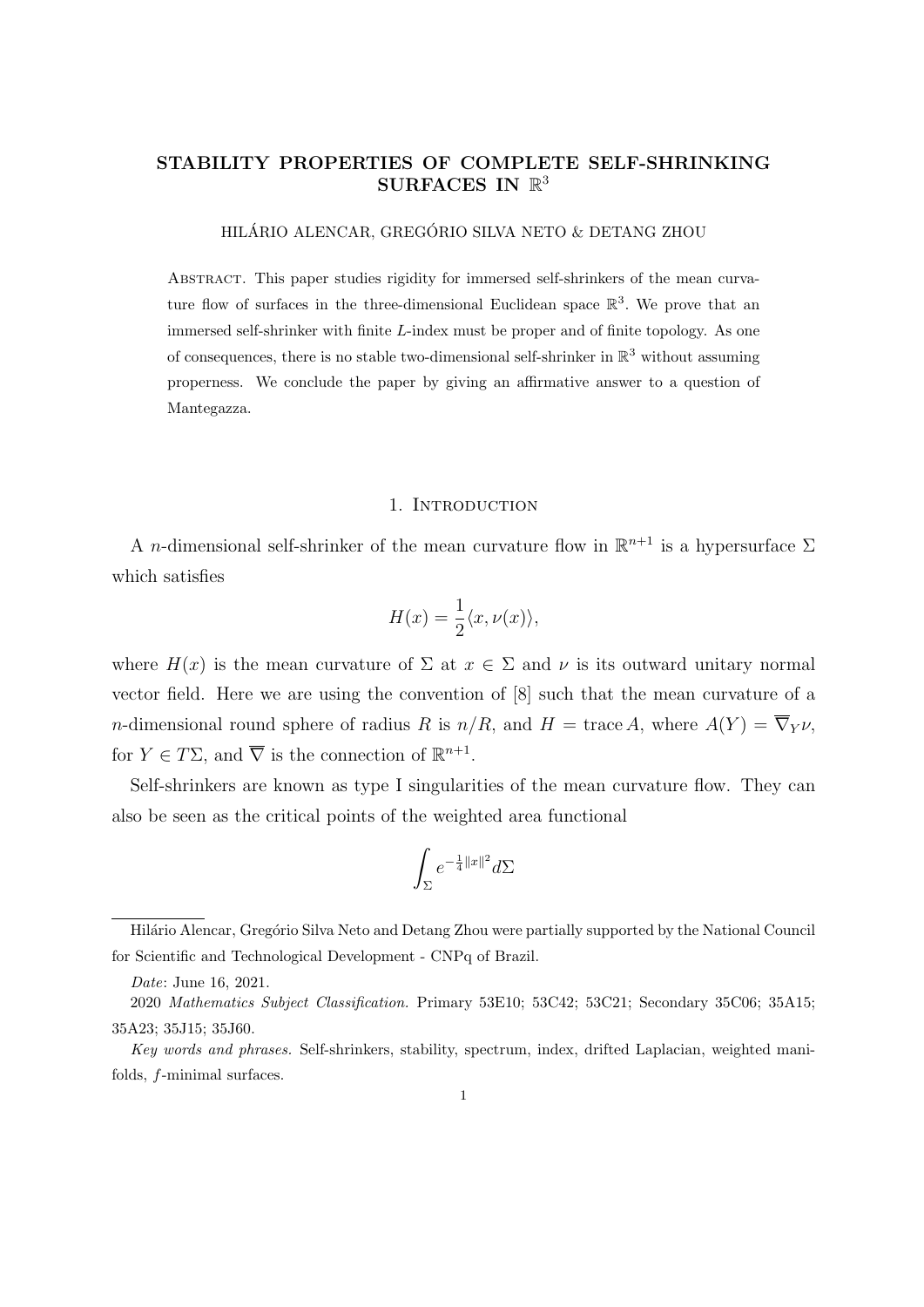under all the compactly supported normal variations. Taking the second variation of the weighted area functional, we obtain

$$
\frac{d^2}{dt^2} \left( \int_{\Sigma} e^{-\frac{1}{4}||x||^2} d\Sigma \right) \Big|_{t=0} = -\int_{\Sigma} \xi \left[ \mathcal{L}\xi + \left( |A|^2 + \frac{1}{2} \right) \xi \right] e^{-\frac{1}{4}||x||^2} d\Sigma
$$

$$
=: -\int_{\Sigma} \xi L\xi e^{-\frac{1}{4}||x||^2} d\Sigma
$$

for every variation of the form  $\xi \nu$ , where  $\xi$  is any smooth function with compact support. Here  $\mathcal{L}\xi = \Delta \xi - \frac{1}{2}$  $\frac{1}{2}\langle x,\nabla \xi\rangle$  is the so called drifted Laplacian and  $L\xi = \mathcal{L}\xi + (|A|^2 + \frac{1}{2})$  $\frac{1}{2}$ ) $\xi$ . We say that a complete self-shrinker is L-stable, if

$$
\frac{d^2}{dt^2} \left( \int_{\Sigma} e^{-\frac{1}{4}||x||^2} d\Sigma \right) \Big|_{t=0} \ge 0
$$

for all the compactly supported normal variations. We refer to Cheng, Mejia and the third author, see [6], for the calculations and a more detailed discussion of this subject.

It was shown by Colding and Minicozzi (see Theorem 0.5 of [9]), that there is no L-stable smooth complete *n*-dimensional self-shrinkers without boundary and with polynomial volume growth in  $\mathbb{R}^{n+1}$ . This non-existence result was extended to *n*-dimensional selfshrinkers with sub exponential volume growth by Impera and Rimoldi, see [16]. Our first result is to prove the volume growth hypothesis is not necessary for the two-dimensional case:

# **Theorem 1.1.** There is no complete L-stable two-dimensional self-shrinkers in  $\mathbb{R}^3$ .

Remark 1.1. It is natural to ask whether there exists self-shrinkers with volume growth faster than polynomial. Halldorsson [14] proved the existence of complete self-shrinking curves  $\Gamma$  contained in an annulus of  $\mathbb{R}^2$  centered at the origin and which is dense in the annulus. Since this self-shrinker is not proper, by the result of Cheng and the third author [7], it has volume growth faster than polynomial. This implies that the cylinders  $\Gamma \times \mathbb{R}^{n-1}$ are self-shrinkers with volume growth faster than polynomial in  $\mathbb{R}^{n+1}$  (see also Proposition 1.1 of the paper [5] of Cheng and Ogata).

In order to study the L-instability of a self-shrinker, we use the concept of L-index. Given a bounded domain  $\Omega \subset \Sigma$ , define

$$
\text{Ind}^{L}(\Omega) = \# \{ \text{negative eigenvalues of } L \text{ on } C_0^{\infty}(\Omega) \}
$$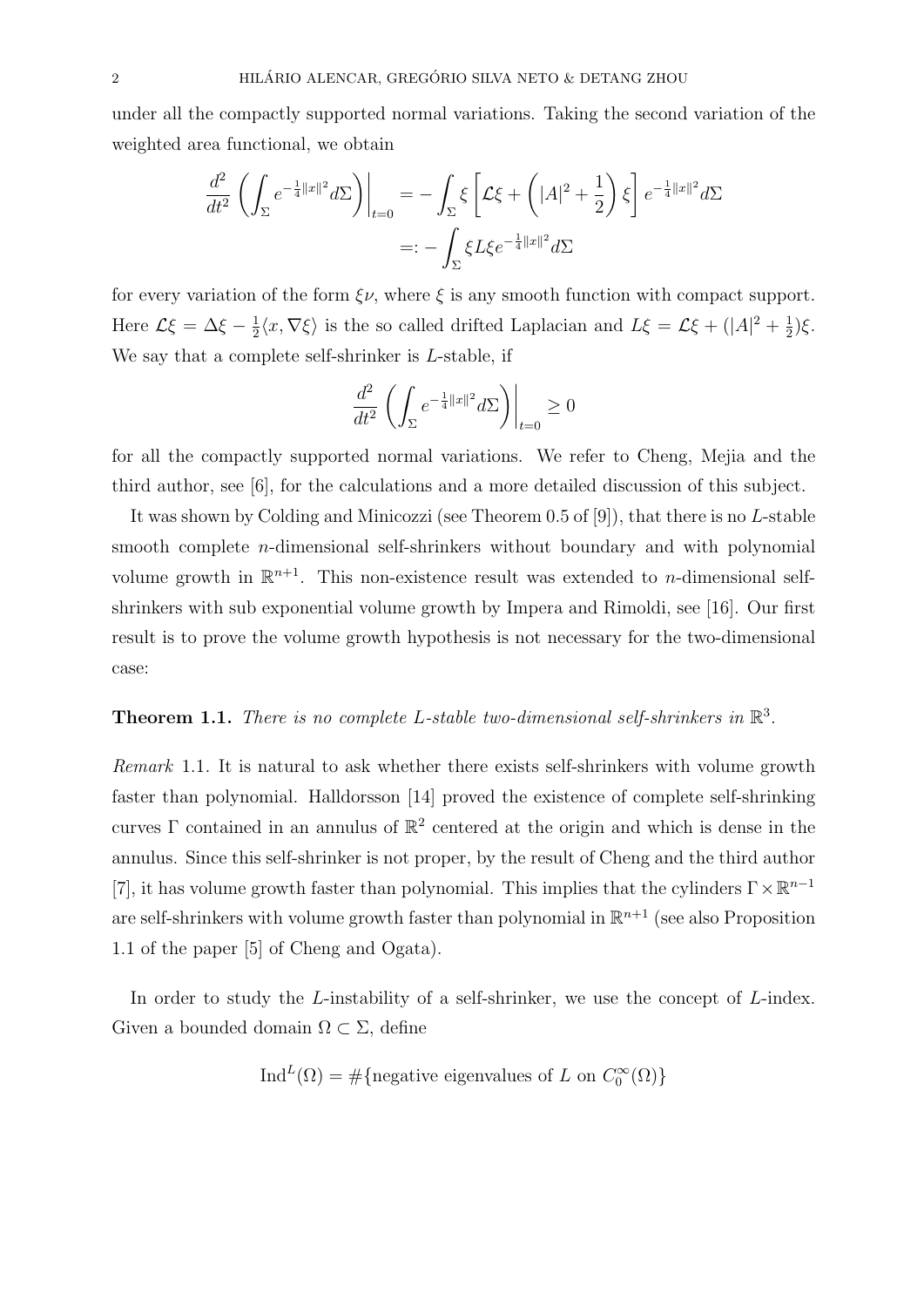and the L-index of  $\Sigma$  as

$$
\mathrm{Ind}_L(\Sigma):=\sup_{\Omega\subset\Sigma}\mathrm{Ind}^L(\Omega).
$$

The L-index is the maximal dimension of the subspace in  $C_0^{\infty}(\Sigma)$  such that the quadratic form

$$
Q_L(\xi, \xi) = -\int_{\Sigma} \xi L \xi e^{-\frac{1}{4}||x||^2} d\Sigma
$$

is negative. Intuitively, this is the maximal dimension of the subspaces in  $C_0^{\infty}(\Sigma)$  such that the compact variations decreases the weighted area. In this subject, our main result is

**Theorem 1.2.** Let  $\Sigma$  be a two-dimensional self-shrinker of  $\mathbb{R}^3$ . If  $\Sigma$  has finite L-index then

- i)  $\Sigma$  is proper;
- ii)  $\Sigma$  has finite topology;
- ii) the squared norm  $|A|^2$  of the second fundamental form satisfies

$$
\int_{\Sigma} |A|^2 e^{-\frac{1}{4}||x||^2} d\Sigma < \infty.
$$

As a consequence of Theorem 1.2 we have

Corollary 1.1. Let  $\Sigma \subset \mathbb{R}^3$  be a complete self-shrinker with L-index at most 4. Then  $\Sigma$ is a plane or a cylinder  $\mathbb{S}^1($  $\sqrt{2}$ )  $\times$  R.

*Remark* 1.2. In [8], Colding and Minicozzi introduced the notion of  $F$ -stability considering the variations of the functional

$$
F_{x_0,t_0}(\Sigma) = \int_{\Sigma} e^{-\frac{|x-x_0|^2}{4t_0}} d\Sigma.
$$

They proved that a self-shrinker with polynomial volume growth is a critical point of the functional  $F_{x_0,t_0}$  under all the normal variations of the volume and under all the variations  $x_s$  and  $t_s$  of the translations  $x_0$  and  $t_0$ . A self-shrinker with polynomial volume growth is said F-stable if, for every normal variation  $\Sigma_s$  of  $\Sigma$ , there exist variations  $x_s$  and  $t_s$  of  $x_0$ and  $t_0$  that make

$$
\left. \frac{d^2}{ds^2} (F_{x_s, t_s}(\Sigma_s)) \right|_{s=0} \ge 0.
$$

They also proved in Theorem 4.31, p.480, of [8] that the hyperplanes which passes through the origin are the only F-stable self-shrinkers with polynomial volume growth.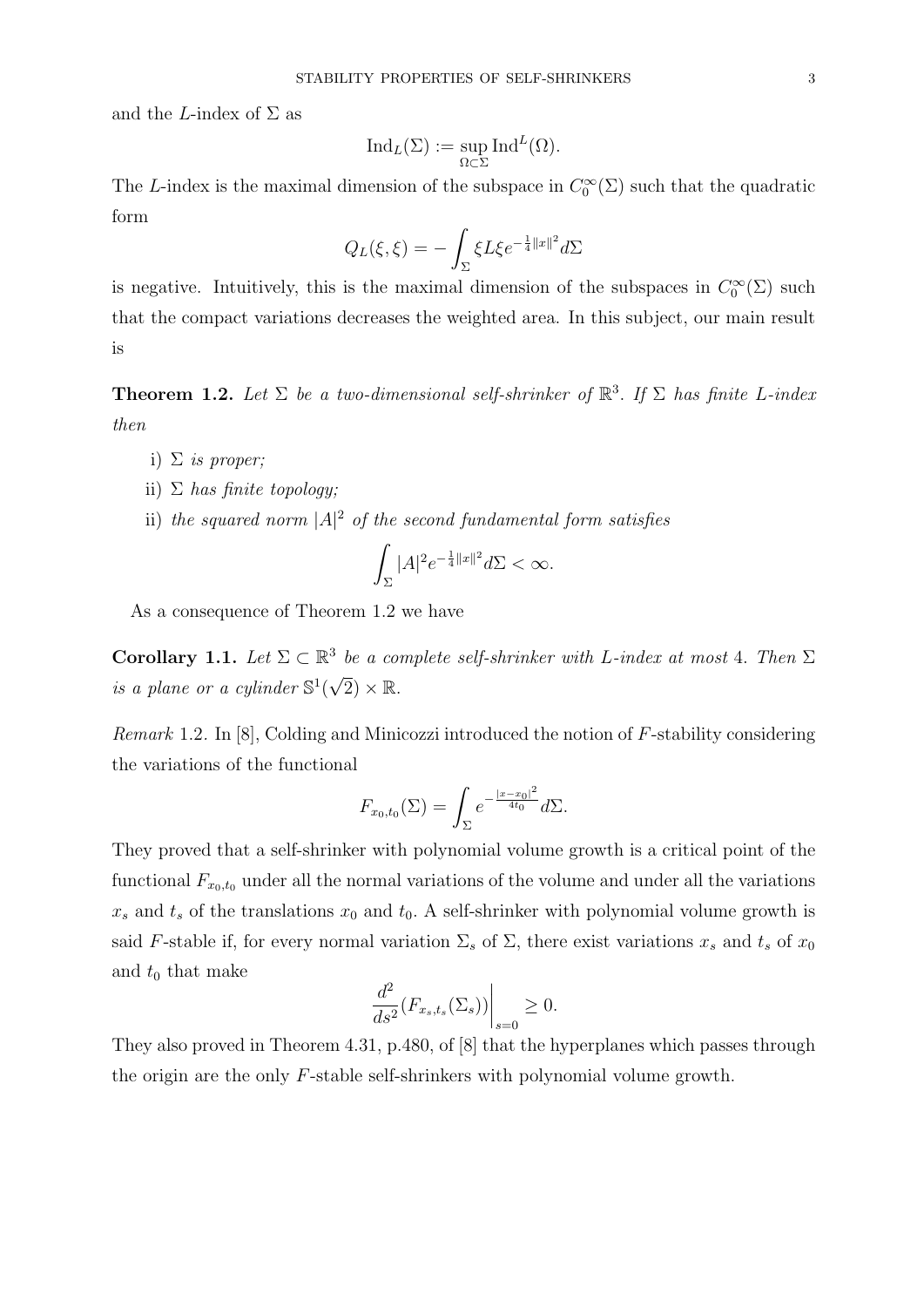On the other hand, since there is no L-stable self-shrinker of polynomial volume growth (i.e., when  $x_0$  and  $t_0$  are fixed and varies  $\Sigma$  alone), the instability then comes from the directions of variation given by the translations  $x_0$  and  $t_0$ . This gives there are at most  $n+2$  directions of instability and thus, initially, F-stable hypersurfaces of  $\mathbb{R}^{n+1}$  has Lindex at most  $n+2$ . Therefore, if we want to remove the hypothesis of polynomial volume growth in the definition of  $F$ -stability, the class of hypersurfaces which must be considered is the one of hypersurfaces with index at most  $n + 2$ .

Cao and Li proved in [3] that properly immersed *n*-dimensional self-shrinkers in  $\mathbb{R}^{n+k}$ with the squared norm of the second fundamental form satisfying  $|A|^2 \leq 1/2$  are of the form  $\mathbb{S}^k$  (  $\sqrt{2k}$ ) ×  $\mathbb{R}^{n-k}$ , for  $k \in \{0, 1, ..., n\}$ . As a immediate consequence of Theorem 1.2 and the result of Cao and Li, we can observe that

Corollary 1.2. The only self-shrinking surfaces in  $\mathbb{R}^3$  with finite index and such that its squared norm of the second fundamental form satisfies  $|A|^2 \leq 1/2$  are the sphere  $\mathbb{S}^2(2)$ , the plane passing through the origin, and the cylinder  $\mathbb{S}^1$  $\sqrt{2}$ )  $\times$  R.

In [8], section 9, Colding and Minicozzi defined the bottom of the spectrum of the operator  $L$  by

$$
\mu_1 = \inf_{\xi} \frac{-\int_{\Sigma} \xi L \xi e^{-\frac{1}{4} ||x||^2} d\Sigma}{\int_{\Sigma} \xi^2 e^{-\frac{1}{4} ||x||^2} d\Sigma} = \inf_{\xi} \frac{\int_{\Sigma} \left[ |\nabla \xi|^2 - \left( |A|^2 + \frac{1}{2} \right) \xi^2 \right] e^{-\frac{1}{4} ||x||^2} d\Sigma}{\int_{\Sigma} \xi^2 e^{-\frac{1}{4} ||x||^2} d\Sigma},
$$

where the infimum is taken over all smooth functions  $\xi$  with compact support in  $\Sigma$ . Notice that it is possible to have  $\mu_1 = -\infty$ . Our next result is

**Theorem 1.3.** Let  $\Sigma \subset \mathbb{R}^3$  be a two-dimensional complete self-shrinker. If  $\mu_1 \geq -\frac{1}{2}$ , then  $\Sigma$  is homeomorphic to  $\mathbb C$ . Moreover, it holds

$$
\int_{\Sigma} (|A|^2 + H^2) e^{-\frac{1}{4}||x||^2} d\Sigma \le 4\pi.
$$

In [8], Colding and Minicozzi proved that complete, embedded, self-shrinkers with polynomial volume growth satisfies  $\mu_1 \leq -\frac{1}{2}$  (Theorem 9.2, p.797). Moreover, they proved that, if H change sign, then  $\mu_1 < -1$  (Theorem 9.36, p.802 of [8]). In this paper, without any embeddedness hypothesis, but assuming that  $\Sigma$  has finite weighted volume, we have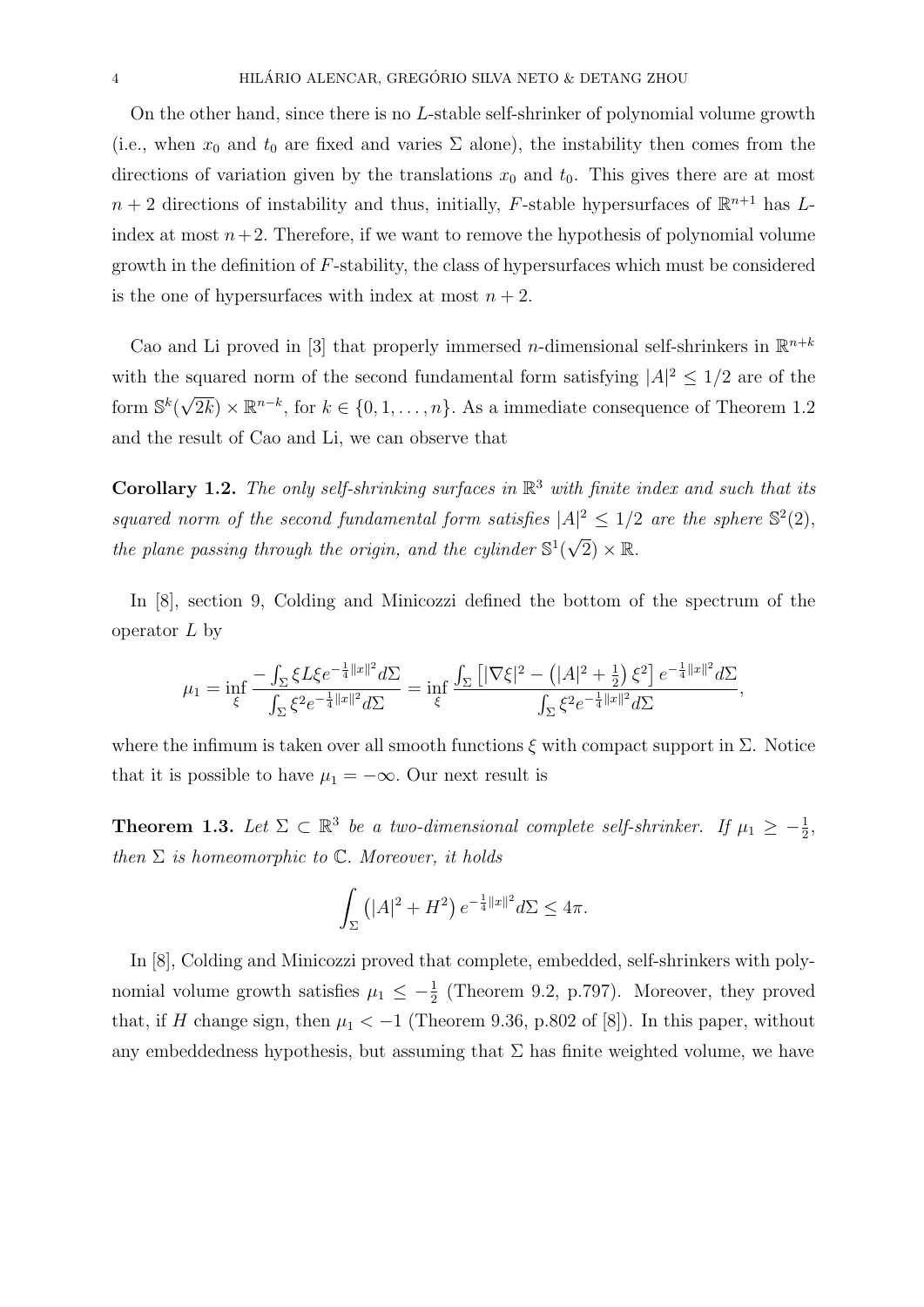**Theorem 1.4.** Let  $\Sigma \subset \mathbb{R}^3$  be a two-dimensional complete self-shrinker with finite weighted volume. If  $\mu_1 \in (-\infty, -1/2)$ , then  $\Sigma$  has finite topology. Moreover, it holds

$$
\int_{\Sigma} (|A|^2 + H^2) e^{-\frac{1}{4}||x||^2} d\Sigma \le 4\pi \chi(\Sigma) - (2\mu_1 + 1) \int_{\Sigma} e^{-\frac{1}{4}||x||^2} d\Sigma < \infty,
$$

where  $\chi(\Sigma)$  denotes the Euler characteristic of  $\Sigma$ .

As a consequence of Theorem 1.3 and Theorem 1.4 we have

**Corollary 1.3.** Let  $\Sigma \subset \mathbb{R}^3$  be a two-dimensional self-shrinker with polynomial volume growth. If  $\Sigma$  has infinite topology, then  $\mu_1 = -\infty$ .

Remark 1.3. We are using, in Corollary 1.3, the equivalence between properness, polynomial volume growth, and

$$
\int_{\Sigma} e^{-\frac{1}{4}||x||^2} d\Sigma < \infty
$$

proved by Cheng and the third author (see Theorem 1.3, p.688-689 of [7]).

We will include here a result answering an open question proposed by Mantegazza in [19] for *n*-dimensional self-shrinkers in  $\mathbb{R}^{n+1}$  removing the volume growth condition or properness. In Proposition 2.10 in [22], White proved that hyperplanes of multiplicity one are the only ones realizing the minimum of Gaussian densities of all proper nonempty mean curvature flows.

Later, Mantegazza reinterpreted and detailed a little bit more in the proof in his book (see Lemma 3.2.17, p.66 of [19]) showing that, for self-shrinkers, the properness can be replaced by the integrability condition

(1.1) 
$$
\int_{\Sigma} e^{-\|x\|} dV < \infty.
$$

He also asked whether the the hypothesis (1.1) can be removed (see Remark 3.2.18, p.67 of [19]). Here we prove that the integrability condition in Lemma 3.2.17, p.66, is superfluous which gives a positive answer to his question. Namely,

**Theorem 1.5.** Among all the smooth, complete, n-dimensional self-shrinkers  $\Sigma$  in  $\mathbb{R}^{n+1}$ , the hyperplanes of multiplicity one through the origin are the only minimizers of the functional

$$
F(\Sigma) := \frac{1}{(4\pi)^{\frac{n}{2}}} \int_{\Sigma} e^{-\frac{1}{4}||x||^2} dV.
$$

Hence, for all such hypersurfaces the value of this integral is at least 1.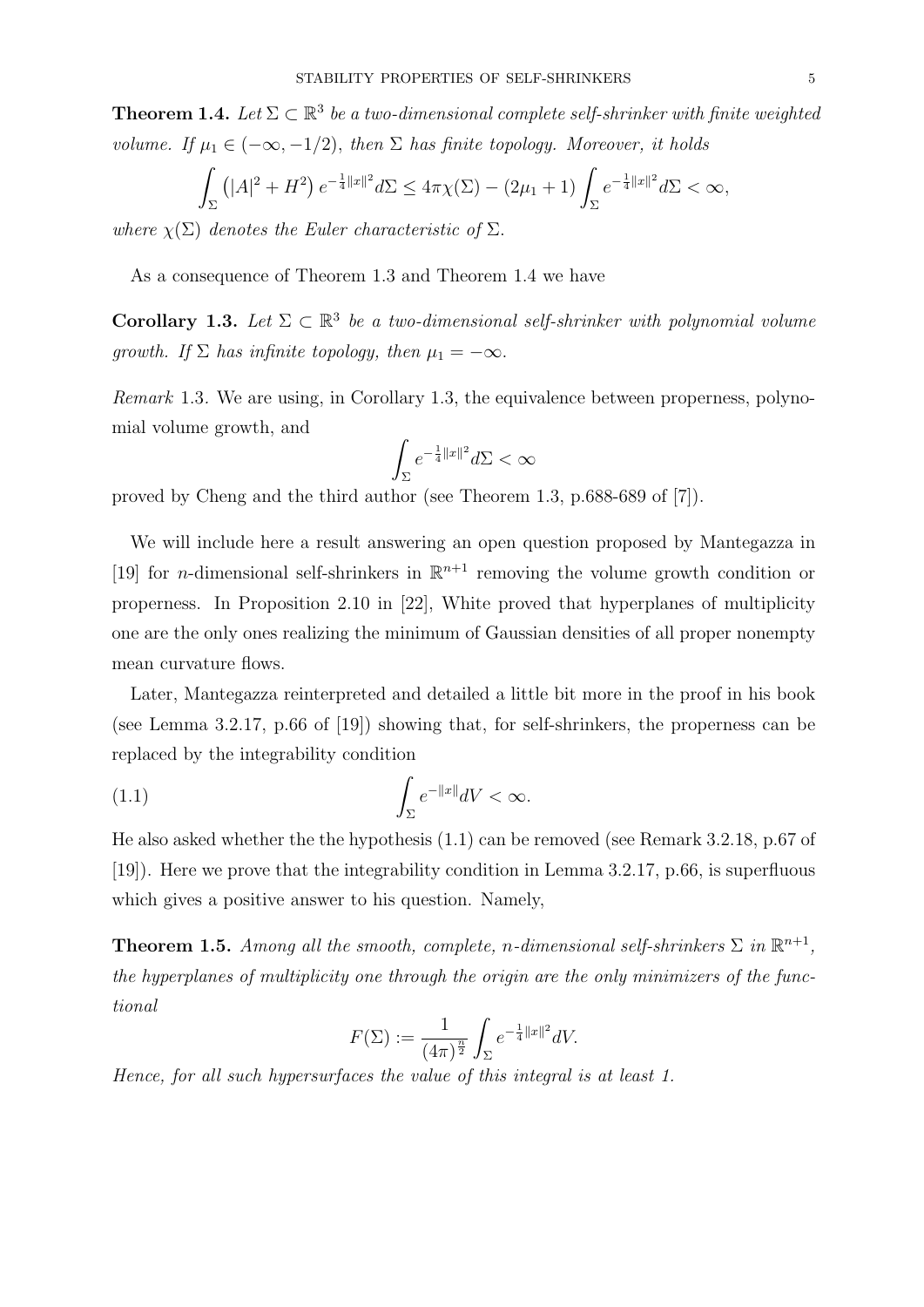Remark 1.4. The results we present here, except for Theorem 1.5, will be proven in a more general context, namely for f-minimal surfaces in three-dimensional weighted Riemannian manifolds  $(M^3, \langle \cdot, \cdot \rangle, e^{-f})$  satisfying

$$
\overline{\text{Scal}} + \overline{\text{Hess}} f(\nu, \nu) \ge k
$$

for some  $k \in \mathbb{R}$ . Here,  $\overline{Scal}$  is the scalar curvature of  $M^3$  and  $\overline{Hess} f(\nu, \nu)$  is the hessian tensor of f in  $M^3$  applied to the outward unitary normal vector field  $\nu$  of  $\Sigma$  in  $M^3$ .

Remark 1.5. The case of two-dimensional translating solitons and self-expanders is treated by the first two authors in [1].

### 2. Preliminaries

Let  $\Sigma$  be a Riemannian surface with Gaussian curvature K. Let  $r(x)$  be the Riemannian (intrinsic) distance in  $\Sigma$  between  $x \in \Sigma$  to a fixed point  $x_0 \in \Sigma$  and let  $B(s)$  be the open geodesic ball in  $\Sigma$  of center  $x_0$  and radius s. Denote by  $L(s)$  the length of the boundary of  $B(s)$ . This length function is a priori only defined for  $s \in \mathbb{R}_+ \backslash E$ , where the set E of exceptional values is closed, and has Lebesgue measure zero. For  $t < s$ , denote for  $C(t,s) = B(s) \backslash \overline{B}(t)$ , where  $\overline{B}(t)$  is the closure of  $B(t)$ . Denoting by  $\chi(B(t))$  the Euler characteristic of  $B(t)$ , define

$$
\widehat{\chi}(s) = \sup \{ \chi(B(t)) | t \in [s, \infty) \}.
$$

This function is continuous on the left, nonincreasing from  $[0, \infty)$  to  $\mathbb{Z}$ , and with at most countably many discontinuities. Let

$$
\{t_j\}_{j=1}^{\overline{N}} = \{0 < t_1 < t_2 < \cdots < t_n < \cdots\}
$$

be the set of discontinuities, with  $\overline{N} \in \mathbb{N} \cup \{\infty\}$ ,  $\overline{N} = 0$  when the sequence is empty, and  $\overline{N} = \infty$  when the sequence is infinite. Notice that this sequence depends on the reference point  $x_0$ . At each discontinuity  $t_n$ ,  $n \geq 1$ , the function  $\hat{\chi}$  has a jump

$$
\omega_n = \widehat{\chi}(t_n^-) - \widehat{\chi}(t_n^+), \ \omega_n \in \mathbb{N}, \omega_n \ge 1.
$$

This implies  $\widehat{\chi}(s) = 1$ , for  $s \in [0, t_1]$ , and

$$
\widehat{\chi}(s) = 1 - (\omega_1 + \cdots + \omega_n) \leq -(n-1),
$$

for  $s \in (t_n, t_{n+1}]$ .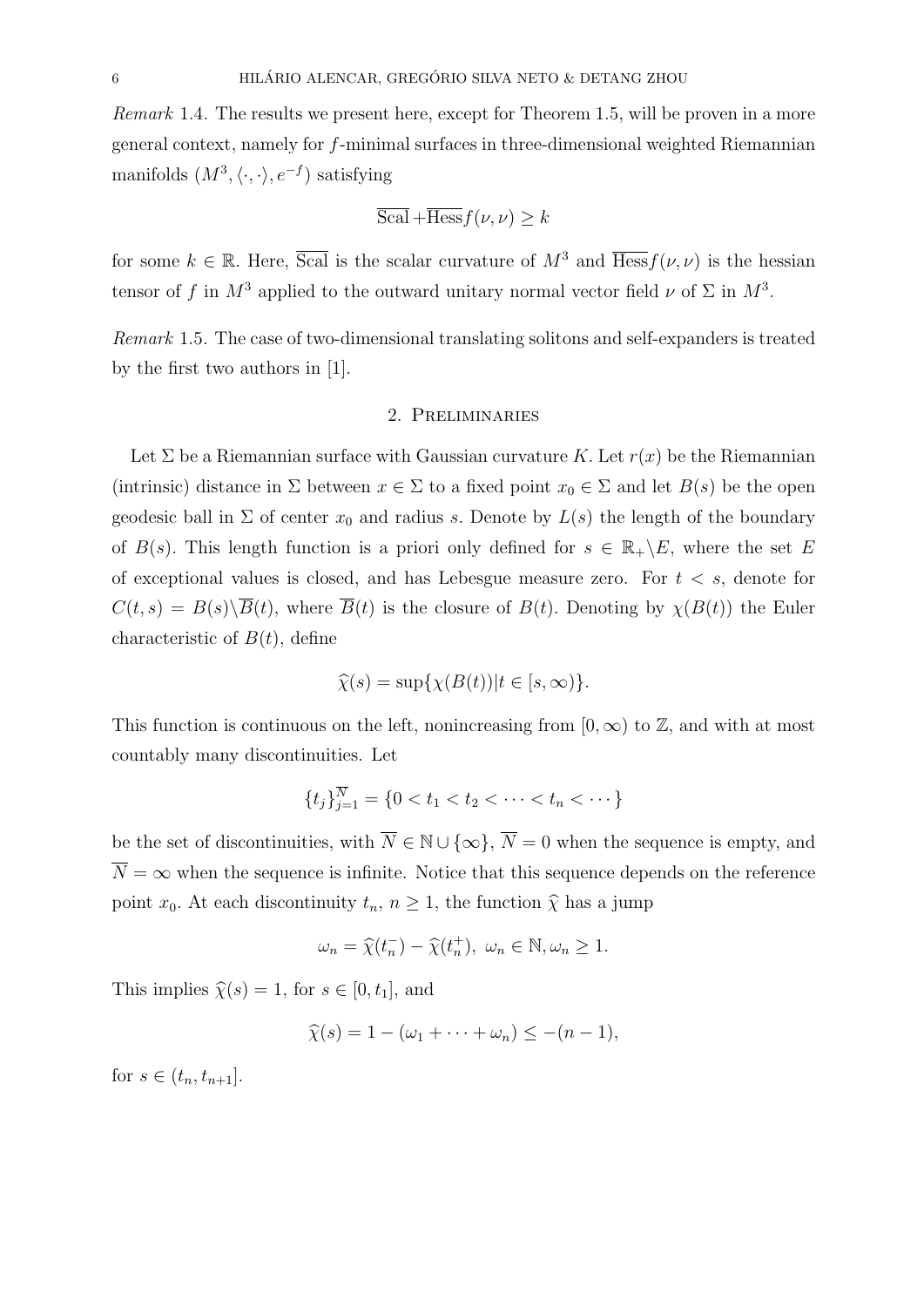One of the key facts we use in the proof of our results is the following inequalities, which were proved first by Fiala [11] for the set  $\mathbb{R}_+\backslash E$  and were extended to  $\mathbb{R}_+$  by the work Hartman [15], Shiohama and Tanaka [20] and [21]. For a more details, we refer to the paper  $[2]$  of Bérard and Castillon.

**Lemma 2.1** (Fiala's inequality). On the set  $\mathbb{R}_+ \backslash E$ , the function L is of class  $C^1$  and its extension to  $\mathbb{R}_+$  satisfies

i)

$$
L'(t) \le 2\pi \chi(B(t)) - \int_{B(t)} K d\Sigma,
$$

where  $\chi(B(t))$  is the Euler characteristic of  $B(t)$ ;

ii)

$$
L(b) - L(a) \le L(b^-) - L(a) \le \int_a^b L'(t)dt,
$$

whenever  $0 \leq a < b$ .

The proof of the following Lemma can found in [2].

**Lemma 2.2.** Let  $\Sigma$  be a complete Riemannian surface. Let  $\{t_n\}_{n=1}^N$  be the set of discontinuities of the function  $\overline{\chi}$ , with jumps  $\omega_n$ , relative to some reference point  $x_0 \in \Sigma$ . Let  $\chi(\Sigma)$  be the Euler characteristic of  $\Sigma$ , with  $\chi(\Sigma) = -\infty$  if  $\Sigma$  does not have finite topology. Then,

$$
1 - \sum_{n=1}^{\overline{N}} \omega_n \le \chi(\Sigma).
$$

We will also need the well known coarea formula, which we state here for the sake of completeness.

**Lemma 2.3** (Coarea formula). Let  $h : \Sigma \to \mathbb{R}$  be a Lipschitz function. If  $h^{-1}((-\infty, t])$ is compact for all  $t \in \mathbb{R}$ , then

$$
\int_{\{h\leq t\}} g|\nabla_{\Sigma}h|d\Sigma = \int_{-\infty}^{t} \left[ \int_{\{h=u\}} g dA \right] du,
$$

for every  $g : \Sigma \to \mathbb{R}$  locally integrable. In particular,

$$
\frac{d}{dt} \left[ \int_{\{h \le t\}} g |\nabla_{\Sigma} h| d\Sigma \right] = \int_{\{h = t\}} g dA.
$$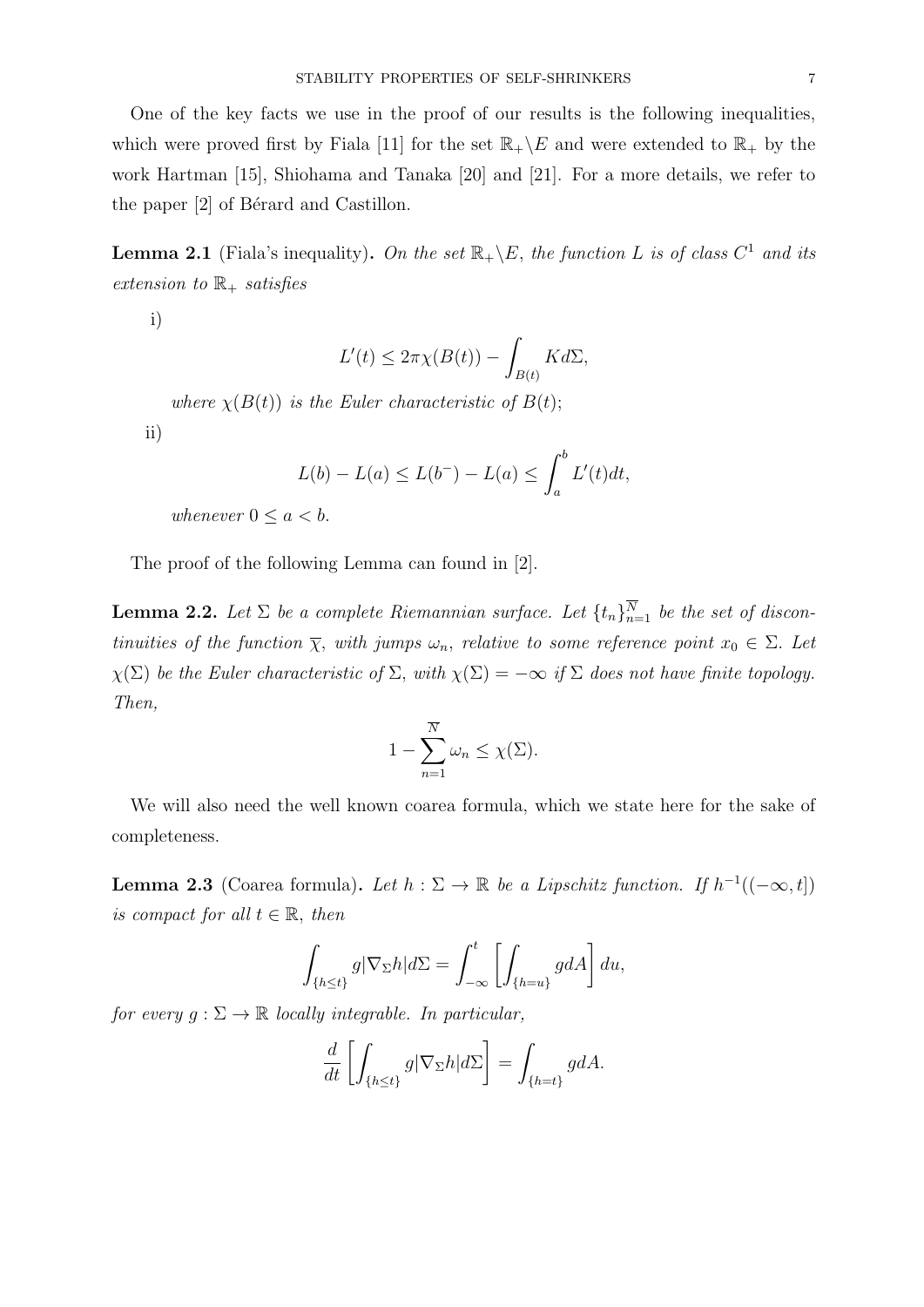Corollary 2.1. For every  $g : \Sigma \to \mathbb{R}$  locally integrable,

$$
\int_{B(t)} g d\Sigma = \int_{-\infty}^{t} \left[ \int_{\partial B(u)} g ds \right] du
$$

where ds is the length element of  $\partial B(u)$ . In particular,

$$
\frac{d}{dt} \left[ \int_{B(t)} g d\Sigma \right] = \int_{\partial B(u)} g ds.
$$

**Definition 2.1.** Let  $0 \leq R < S$ . We say that a function  $\xi : [R, S] \to \mathbb{R}$  is admissible in the interval  $[R, S]$  if

- i)  $\xi$  is of class  $C^1$  and piecewise  $C^2$  in  $[R, S];$
- ii)  $\xi \geq 0$ ,  $\xi' \leq 0$  and  $\xi'' \geq 0$ .

The next lemma uses the ideas of the proof of Theorem 3.4, p.223 by Gulliver and Lawson, see [13], see also Lemma 2.2, p.1245 of [2] and Lemma 1.8, p.276 of Castillon's paper [4].

**Lemma 2.4.** Fix  $x_0 \in \Sigma$  and let  $r(x)$  be the distance to  $x_0$  in  $\Sigma$ . If  $f : \Sigma \to \mathbb{R}$  is a locally integrable function, such that  $\inf_{\Sigma} f > -\infty$  then, for every  $0 \le R < Q$  and for any admissible function  $\xi$  on  $[R, Q]$ ,

(2.1)  

$$
\int_{C(R,Q)} K\xi(r)^2 e^{-f} d\Sigma \le e^{-\inf_{\Sigma} f} \left[ \xi^2 G + 2\xi \xi' L - 2\pi \widehat{\chi}(R) \xi^2 \right] \Big|_{R}^Q - \int_{C(R,Q)} (\xi^2)''(r) e^{-f} d\Sigma.
$$

Proof. Let

$$
G(t) = \int_{B(t)} K d\Sigma \text{ and } H(t) = \int_{R}^{t} G(u) du.
$$

Since  $f \ge \inf_{\Sigma} f$  in  $C(R, Q)$ , we have  $e^{-f} \le e^{-\inf_{\Sigma} f}$ . This gives

$$
\int_{C(R,Q)} K\xi(r)^2 e^{-f} d\Sigma \le e^{-\inf_{\Sigma} f} \int_{C(R,Q)} K\xi(r)^2 d\Sigma.
$$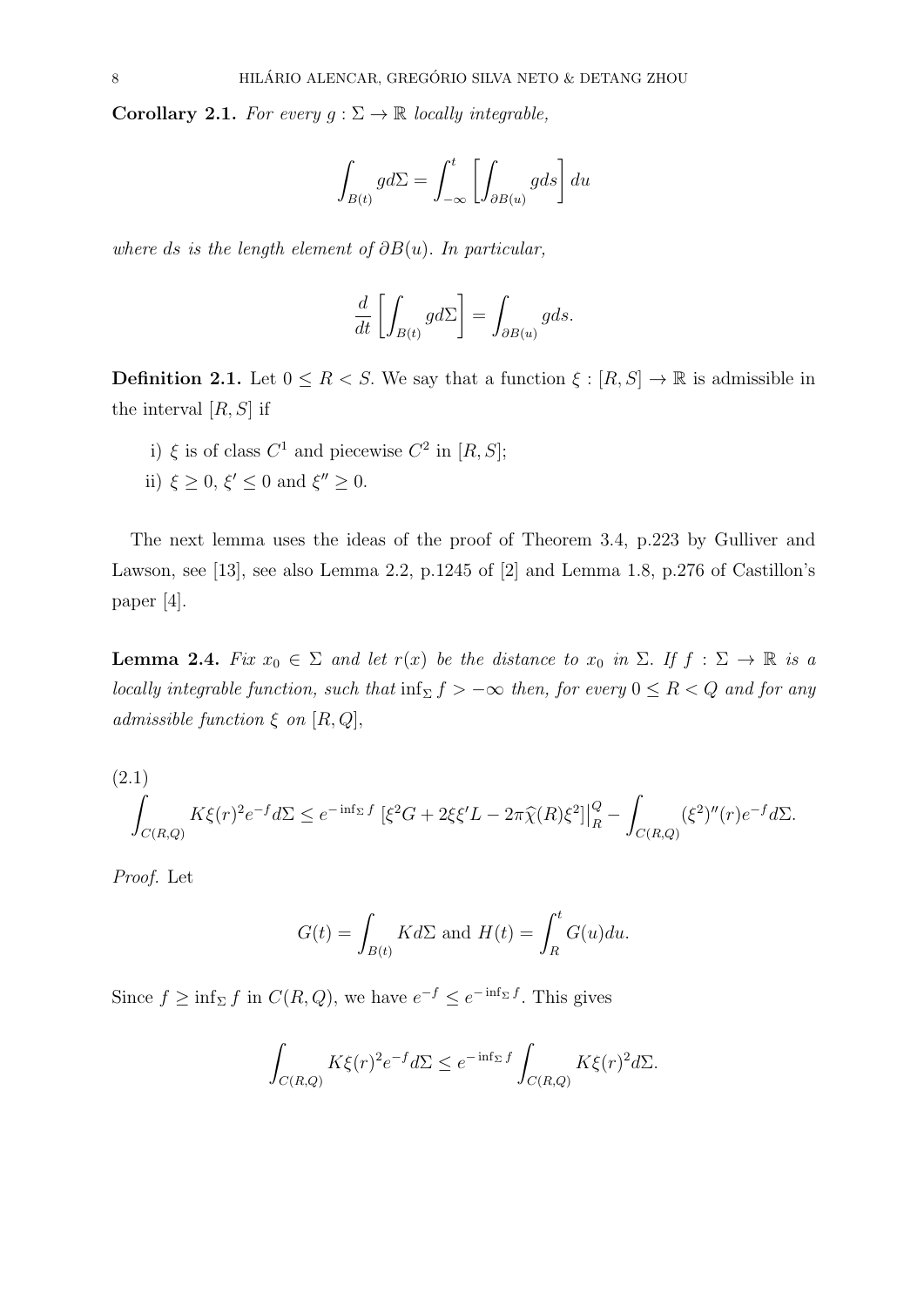On the other hand, by using the coarea formula (see Corollary 2.1), we have

$$
\int_{C(R,Q)} K\xi(r)^{2} d\Sigma = \int_{R}^{Q} \xi(t)^{2} \int_{S(t)} K ds dt
$$
  
= 
$$
\int_{R}^{Q} \xi(t)^{2} G'(t) dt = \xi^{2} G \Big|_{R}^{Q} - \int_{R}^{Q} (\xi^{2})' G dt
$$
  
= 
$$
\xi^{2} e^{-F} G \Big|_{R}^{Q} - \int_{R}^{Q} (\xi^{2})' H' dt
$$
  
= 
$$
\xi^{2} e^{-F} G \Big|_{R}^{Q} - (\xi)' H \Big|_{R}^{Q} + \int_{R}^{Q} (\xi^{2})'' H dt.
$$

By using the Fiala's inequality of Lemma 2.1, we obtain

$$
H(t) = \int_R^t G(u)du \le \int_R^t [2\pi\chi(B(u)) - L'(u)]du
$$
  

$$
\le 2\pi\widehat{\chi}(R)(t - R) - L(t) + L(R).
$$

Since  $\xi$  is admissible, then  $(\xi^2)' = 2\xi \xi' \leq 0$  and  $(\xi^2)'' = 2(\xi')^2 + 2\xi \xi'' \geq 0$ . Thus, using that  $H(R) = 0$ ,

$$
\int_{C(R,Q)} K\xi(r)^{2} d\Sigma \leq \xi^{2} G|_{R}^{Q} - (\xi^{2})'(Q)[2\pi\hat{\chi}(R)(Q-R) - L(Q) + L(R)]
$$
  
+  $2\pi\hat{\chi}(R) \int_{R}^{Q} (\xi^{2})''(t)(t-R)dt + L(R) \int_{R}^{Q} (\xi^{2})''(t)dt$   
-  $\int_{R}^{Q} (\xi^{2})''(t)L(t)dt$   
=  $\xi^{2} G|_{R}^{Q} - 2\pi\hat{\chi}(R)(\xi^{2})'(Q)(Q-R)$   
+  $L(Q)(\xi^{2})'(Q) - L(R)(\xi^{2})'(Q)$   
+  $2\pi\hat{\chi}(R) [(\xi^{2})'(Q)(Q-R) - \int_{R}^{Q} (\xi^{2})'(t)dt]$   
+  $L(R)(\xi^{2})'(Q) - L(R)(\xi^{2})'(R) - \int_{R}^{Q} (\xi^{2})''(t)L(t)dt$   
=  $\xi^{2} G|_{R}^{Q} + (\xi^{2})'L|_{R}^{Q} - 2\pi\hat{\chi}(R)(\xi^{2})|_{R}^{Q} - \int_{R}^{Q} (\xi^{2})''(t)L(t)dt$   
=  $[\xi^{2}G + (2\xi\xi')L - 2\pi\hat{\chi}(R)\xi^{2}]|_{R}^{Q} - \int_{R}^{Q} (\xi^{2})''(t)L(t)dt$ .

Thus,

$$
\int_{C(R,Q)} K\xi(r)^2 e^{-f} d\Sigma \le e^{-\inf_{\Sigma} f} \left[ \xi^2 G + (2\xi \xi') L - 2\pi \widehat{\chi}(R) \xi^2 \right] \Big|_{R}^Q - e^{-\inf_{\Sigma} f} \int_{R}^Q (\xi^2)''(t) L(t) dt.
$$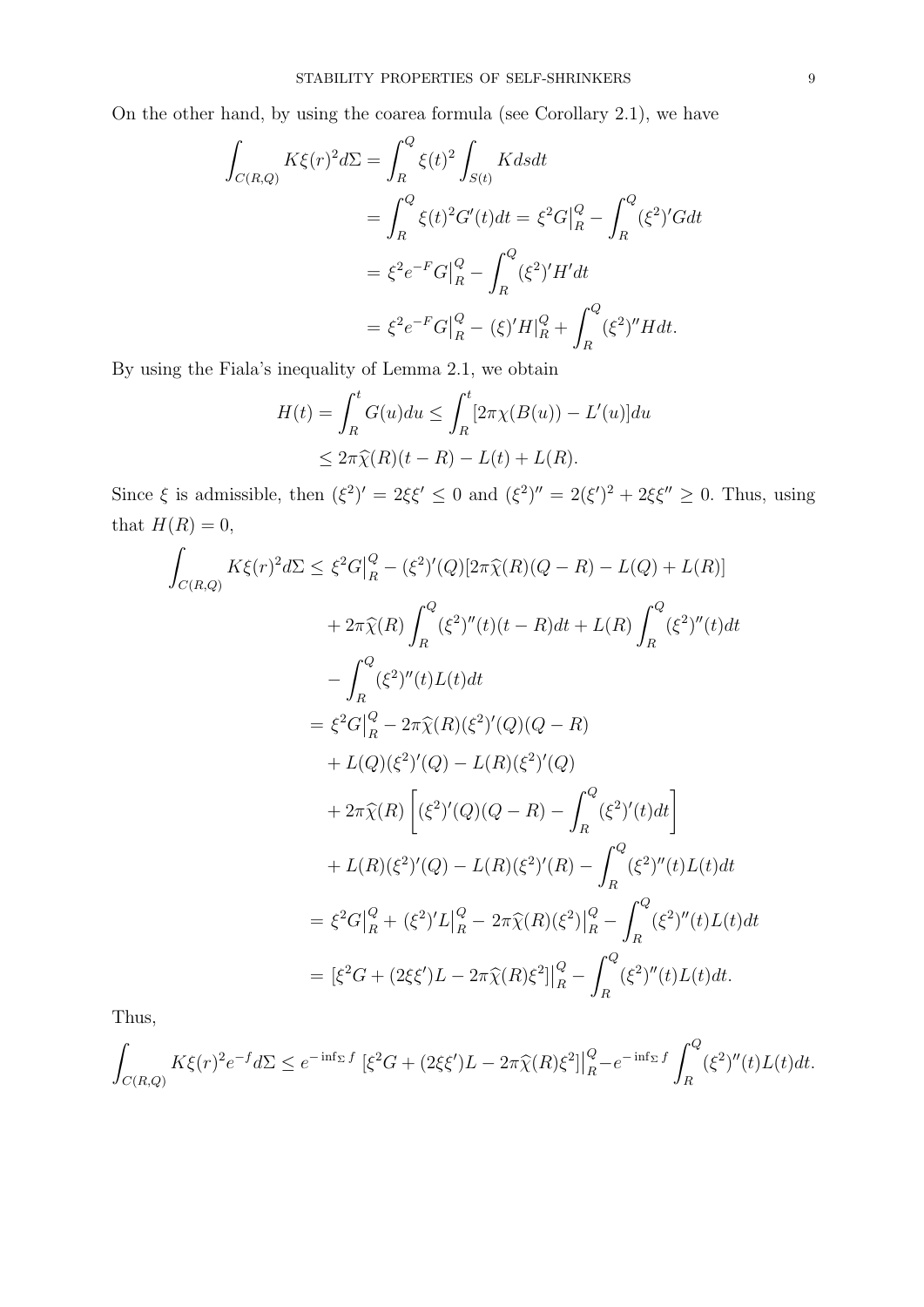By using the coarea formula again and the fact that  $(\xi^2)''(t) \geq 0$ , we have

$$
e^{-\inf_{\Sigma}f} \int_{R}^{Q} (\xi^2)''(t)L(t)dt = e^{-\inf_{\Sigma}f} \int_{R}^{Q} (\xi^2)''(t) \int_{S(t)} dsdt
$$
  

$$
= e^{-\inf_{\Sigma}f} \int_{C(R,Q)} (\xi^2)''(r)|\nabla_{\Sigma}r|d\Sigma
$$
  

$$
= e^{-\inf_{\Sigma}f} \int_{C(R,Q)} (\xi^2)''(r)d\Sigma
$$
  

$$
\geq \int_{C(R,Q)} (\xi^2)''(r)e^{-f}d\Sigma.
$$

This concludes the proof of the lemma.  $\Box$ 

**Lemma 2.5.** Let  $\{t_n\}_{n=1}^N$  be the discontinuities of the function  $\hat{\chi}$ . Let  $N(R)$  be the largest integer n such that  $t_n \leq R$ . Let  $\xi$  be an admissible function in the interval [R, Q]. If  $f: \Sigma \to \mathbb{R}$  is a locally integrable function such that  $\inf_{\Sigma} f > -\infty$ , then

$$
e^{\inf_{\Sigma} f} \int_{C(R,Q)} K\xi(r)^{2} e^{-f} d\Sigma \leq [\xi^{2} G + (\xi^{2})' L] \Big|_{R}^{Q} + 2\pi \hat{\chi}(t_{N(R)}) \xi(R)^{2}
$$
  

$$
- \sum_{n=N(R)+1}^{N(Q)} 2\pi \omega_{n} \xi(t_{n})^{2} - 2\pi \hat{\chi}(t_{N(Q)}) \xi(Q)^{2}
$$
  

$$
- e^{\inf_{\Sigma} f} \int_{C(R,Q)} (\xi^{2})''(r) e^{-f} d\Sigma.
$$

In particular, if  $R = 0$  and assuming that  $\xi(Q) = 0$ , then

$$
(2.3) \quad \int_{B(Q)} K\xi(r)^2 e^{-f} d\Sigma \leq 2\pi e^{-\inf_{\Sigma} f} \left[ \xi(0)^2 - \sum_{n=1}^{N(Q)} \omega_n \xi(t_n)^2 \right] - \int_{B(Q)} (\xi^2)''(r) e^{-f} d\Sigma.
$$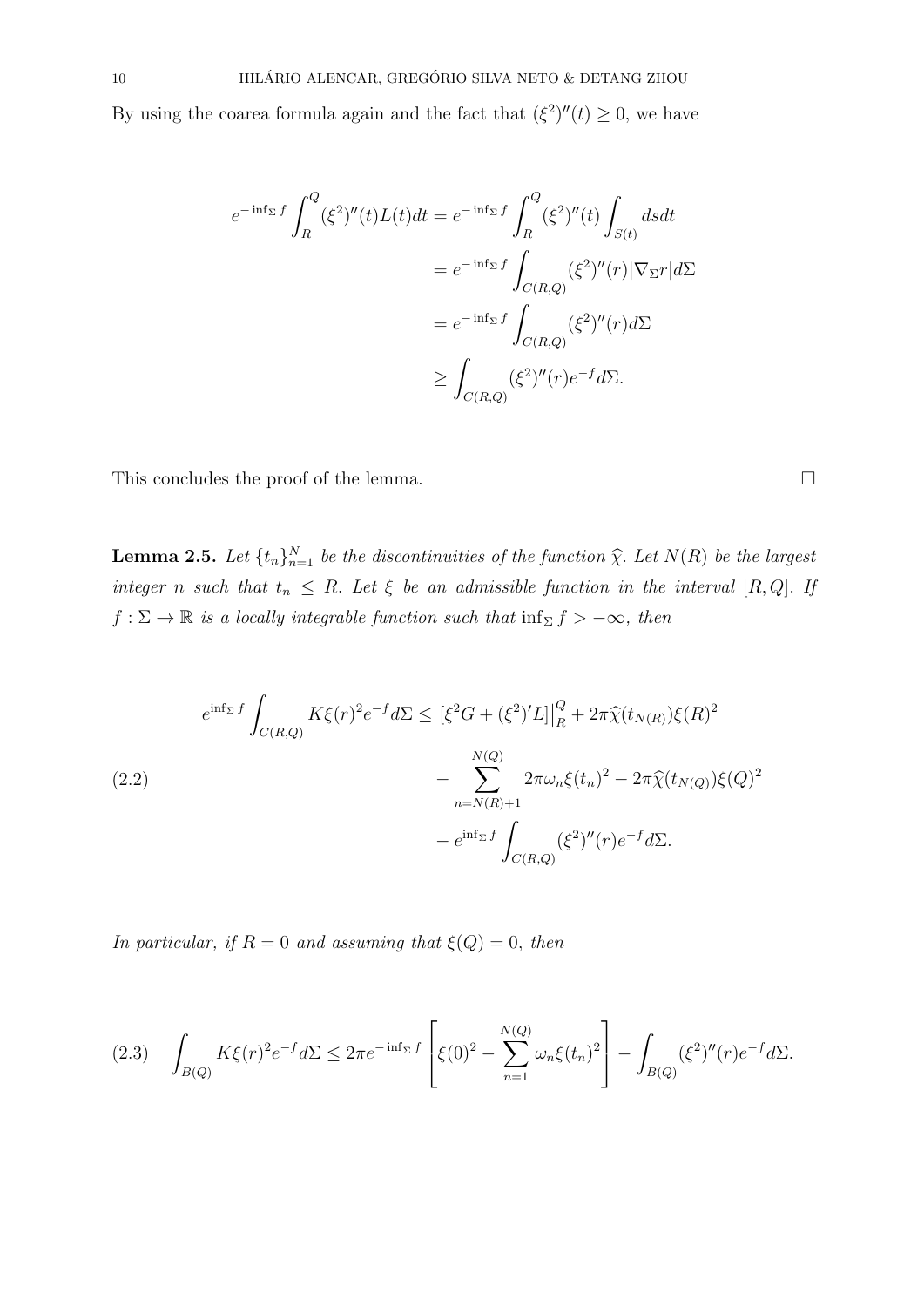Proof. Applying Lemma 2.4, we have

$$
e^{\inf_{\Sigma} f} \int_{C(R,Q)} K\xi(r)^{2} e^{-f} d\Sigma = e^{\inf_{\Sigma} f} \int_{C(R,t_{N(R)+1})} K\xi(r)^{2} e^{-f} d\Sigma
$$
  
+ 
$$
\sum_{n=N(R)+1}^{N(Q)-1} e^{\inf_{\Sigma} f} \int_{C(t_{n},t_{n+1})} K\xi(r)^{2} e^{-f} d\Sigma
$$
  
+ 
$$
e^{\inf_{\Sigma} f} \int_{C(t_{N(Q)},Q)} K\xi(r)^{2} e^{-f} d\Sigma
$$
  

$$
\leq [\xi^{2} G + 2\xi \xi'L] \Big|_{R}^{Q} - 2\pi \hat{\chi}(t_{N(R)}) [\xi(t_{N(R)+1})^{2} - \xi(R)^{2}]
$$
  
- 
$$
- 2\pi \sum_{n=N(R)+1}^{N(Q)-1} \hat{\chi}(t_{n}) [\xi(t_{n+1})^{2} - \xi(t_{n})^{2}]
$$
  
- 
$$
- 2\pi \hat{\chi}(t_{N(Q)}) [\xi(Q)^{2} - \xi(t_{N(Q)})^{2}]
$$
  
- 
$$
e^{\inf_{\Sigma} f} \int_{C(R,Q)} (\xi^{2})''(r) e^{-f} d\Sigma.
$$

Since  $\widehat{\chi}(t_n) = \omega_n + \widehat{\chi}(t_{n-1}),$  we have

$$
\hat{\chi}(t_{N(R)})[\xi(t_{N(R)+1})^{2} - \xi(R)^{2}] + \sum_{n=N(R)+1}^{N(Q)-1} \hat{\chi}(t_{n})[\xi(t_{n+1})^{2} - \xi(t_{n})^{2}] \n+ \hat{\chi}(t_{N(Q)})[\xi(Q)^{2} - \xi(t_{N(Q)})^{2}] \n= \hat{\chi}(t_{N(R)})\xi(t_{N(R)+1})^{2} - \hat{\chi}(t_{N(R)})\xi(R)^{2} + \sum_{n=N(R)+1}^{N(Q)-1} \hat{\chi}(t_{n})\xi(t_{n+1})^{2} \n- \sum_{n=N(R)}^{N(Q)-2} \hat{\chi}(t_{n+1})\xi(t_{n+1})^{2} + \hat{\chi}(t_{N(Q)})\xi(Q)^{2} - \hat{\chi}(t_{N(Q)})\xi(t_{N(Q)})^{2} \n= -\hat{\chi}(t_{N(R)})\xi(R)^{2} + \sum_{n=N(R)}^{N(Q)-1} \hat{\chi}(t_{n})\xi(t_{n+1})^{2} - \sum_{n=N(R)}^{N(Q)-1} \hat{\chi}(t_{n+1})\xi(t_{n+1})^{2} + \hat{\chi}(t_{N(Q)})\xi(Q)^{2} \n= -\hat{\chi}(t_{N(R)})\xi(R)^{2} - \sum_{N(R)+1}^{N(Q)} [\hat{\chi}(t_{n}) - \hat{\chi}(t_{n-1})]\xi(t_{n})^{2} + \hat{\chi}(t_{N(Q)})\xi(Q)^{2} \n= -\hat{\chi}(t_{N(R)})\xi(R)^{2} - \sum_{N(R)+1}^{N(Q)} [\hat{\chi}(t_{n}) - \hat{\chi}(t_{n-1})]\xi(t_{n})^{2} + \hat{\chi}(t_{N(Q)})\xi(Q)^{2}.
$$

This concludes the proof of estimate  $(2.2)$ .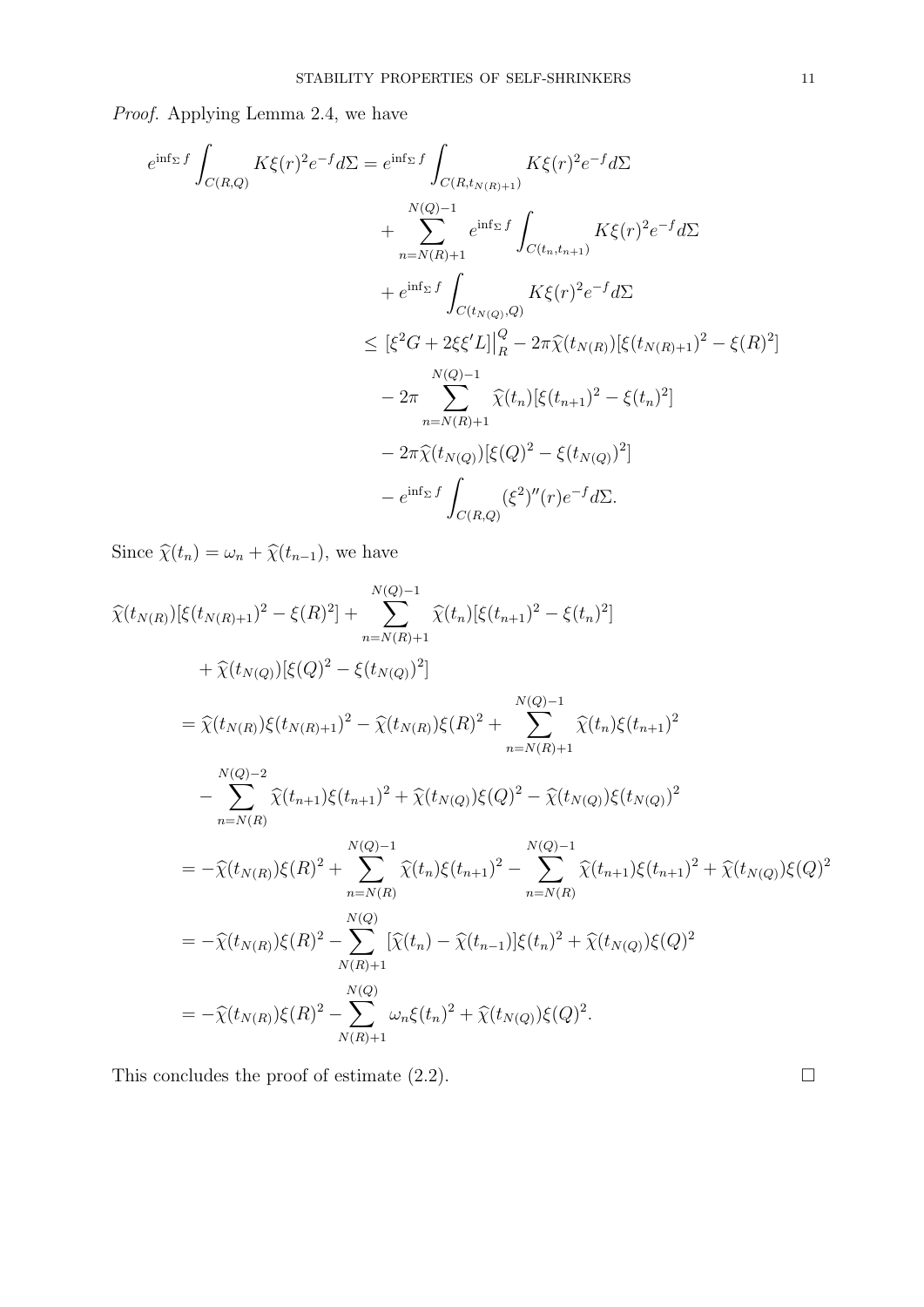**Definition 2.2.** Let  $(\Sigma, \langle \cdot, \cdot \rangle, e^{-f})$  be a Riemannian surface with weighted measure  $e^{-f}d\Sigma$ and  $\Delta_f u = e^f \text{div}(e^{-f}u) = \Delta u - \langle \nabla f, \nabla u \rangle$  be its weighted Laplacian, where  $\Delta$  denotes the Laplacian and  $\nabla$  denotes the gradient on  $\Sigma$ . If W is a locally integrable function and  $a \in \mathbb{R}$ , we say that the operator  $\Delta_f - aK - W$  is nonnegative if the quadratic form

(2.4)  
\n
$$
Q(\xi,\xi) = -\int_{\Sigma} \xi [\Delta_f \xi - aK\xi - W\xi] e^{-f} d\Sigma
$$
\n
$$
= \int_{\Sigma} \left[ |\nabla \xi|^2 + aK\xi^2 + W\xi^2 \right] e^{-f} d\Sigma \ge 0,
$$

for every Lipschitz function with compact support in  $\Sigma$  (or equivalently on  $C^1$  functions with compact support).

**Proposition 2.1.** Let  $\Sigma$  be a complete, noncompact Riemannian surface,  $f : \Sigma \to \mathbb{R}$  and  $W : \Sigma \to \mathbb{R}$  be locally integrable functions such that  $\inf_{\Sigma} f > -\infty$ . If  $\Delta_f - aK - W$  is nonnegative, then

$$
e^{\inf_{\Sigma} f} \int_{B(Q)} W_{-} \xi(r)^{2} e^{-f} d\Sigma + e^{\inf_{\Sigma} f} \int_{B(Q)} [(2a-1)(\xi'(r))^{2} + 2a\xi(r)\xi''(r)] e^{-f} d\Sigma
$$
  

$$
+ 2\pi a \sum_{n=1}^{N(Q)} \omega_{n} \xi(t_{n})^{2} \leq 2\pi a \xi(0)^{2} + e^{\inf_{\Sigma} f} \int_{B(Q)} W_{+} \xi(r)^{2} e^{-f} d\Sigma,
$$

for every admissible function with support in  $B(Q)$ , where  $B(Q)$  is the geodesic ball of  $\Sigma$ with center at a fixed reference point  $x_0 \in \Sigma$  and radius  $Q > 0$ . Here,  $W_+ = \max\{W, 0\}$ ,  $W_{-} = \max\{-W, 0\}, \{t_n\}_{n=1}^N$  is the set of discontinuities of the function  $\hat{\chi}, \omega_n = \hat{\chi}(t_n^-) \hat{\chi}(t_n^+)$ , and  $N(Q)$  is the largest integer n such that  $t_n \leq Q$ . In particular, if  $a \in (1/4, \infty)$ , then taking  $\xi(t) = (1 - t/Q)^{2\alpha}$  for  $\alpha > 4a/(4a - 1)$ , we have, for every  $\varepsilon \in (0, 1)$ ,

$$
(1 - \varepsilon)^{2\alpha} e^{\inf_{\Sigma} f} \int_{B(\varepsilon Q)} W_- e^{-f} d\Sigma + \alpha [(4a - 1)\alpha - 2a](1 - \varepsilon)^{2\alpha - 2} \frac{e^{\inf_{\Sigma} f}}{Q^2} \int_{B(\varepsilon Q)} e^{-f} d\Sigma
$$
  

$$
+ 2\pi a \sum_{n=1}^{N(Q)} \omega_n \left(1 - \frac{t_n}{Q}\right)^{2\alpha} \le 2\pi a + e^{\inf_{\Sigma} f} \int_{B(Q)} W_+ e^{-f} d\Sigma.
$$

*Proof.* First notice that  $W = W_+ - W_-$ . Applying the inequality (2.4) to the admissible function  $\xi(r(x))$  gives

$$
\int_{B(Q)} W_{-} \xi(r)^{2} e^{-f} d\Sigma \le \int_{B(Q)} [(\xi'(r))^{2} + aK\xi(r)^{2}] e^{-f} d\Sigma + \int_{B(Q)} W_{+} \xi(r)^{2} e^{-f} d\Sigma.
$$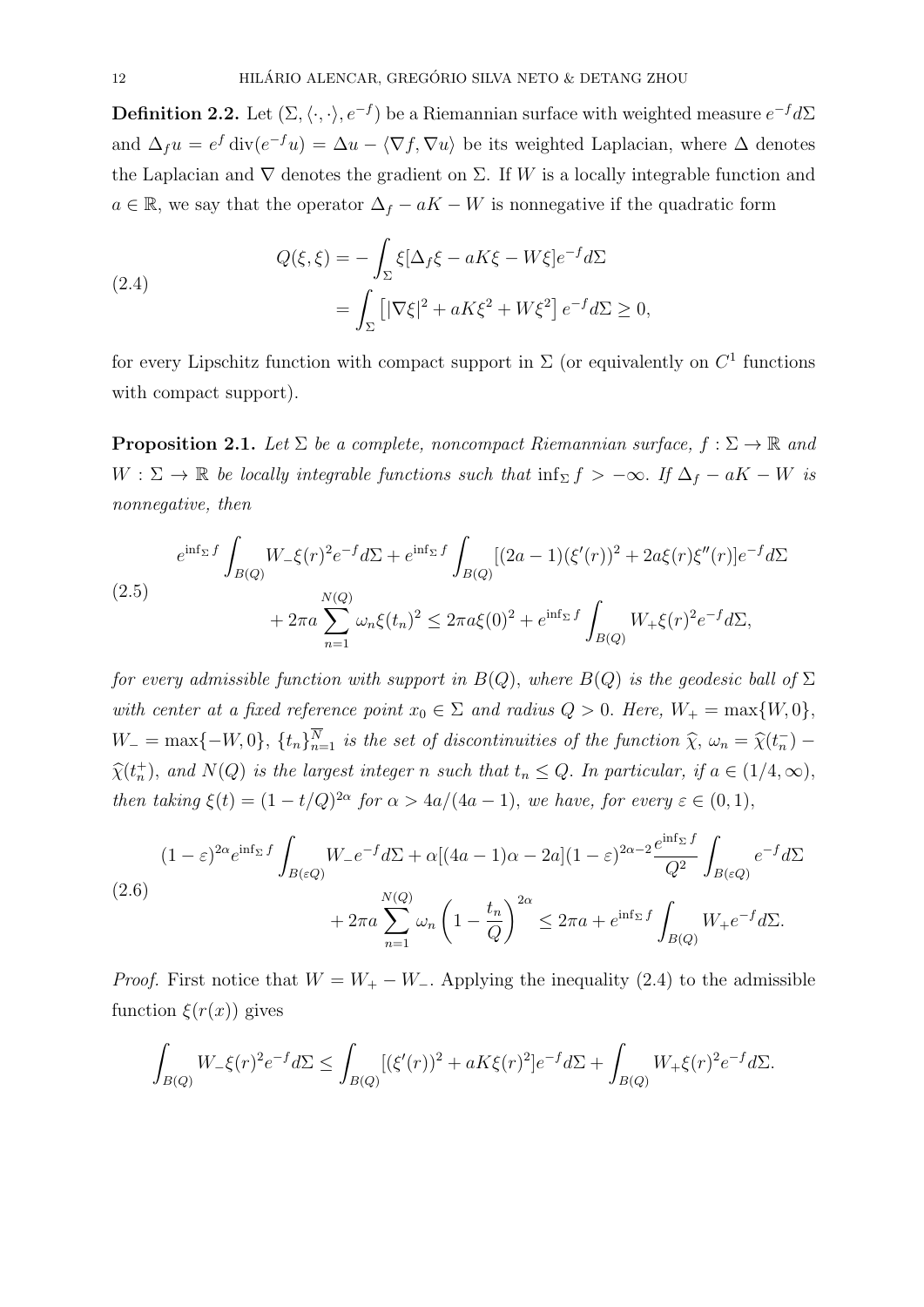Considering  $\xi(Q) = 0$  and using (2.3), we have

$$
\int_{B(Q)} W_{-} \xi(r)^{2} e^{-f} d\Sigma \leq \int_{B(Q)} (\xi'(r))^{2} e^{-f} d\Sigma + 2\pi a e^{-\inf_{\Sigma} f} \left[ \xi(0)^{2} - \sum_{n=1}^{N(Q)} \omega_{n} \xi(t_{n})^{2} \right]
$$

$$
- a \int_{B(Q)} (\xi^{2})''(r) e^{-f} d\Sigma + \int_{B(Q)} W_{+} \xi(r)^{2} e^{-f} d\Sigma.
$$

$$
= 2\pi a e^{-\inf_{\Sigma} f} \xi(0)^{2} + \int_{B(Q)} [(1 - 2a)(\xi'(r))^{2} - 2a\xi(r)\xi''(r)] e^{-f} d\Sigma
$$

$$
- 2\pi a \sum_{n=1}^{N(Q)} \omega_{n} \xi(t_{n})^{2} + \int_{B(Q)} W_{+} \xi(r)^{2} e^{-f} d\Sigma.
$$

This proves (2.5). By taking  $\xi(r) = (1 - r/Q)^{\alpha}$ , where  $\alpha > 1$ , we have

$$
\xi'(r) = -\frac{\alpha}{Q} \left( 1 - \frac{r}{Q} \right)^{\alpha - 1} \le 0, \text{ and } \xi''(r) = \frac{\alpha(\alpha - 1)}{Q^2} \left( 1 - \frac{r}{Q} \right)^{\alpha - 2} \ge 0,
$$

which implies that  $\xi$  is admissible. Moreover,

$$
(1 - 2a)(\xi'(r))^{2} - 2a\xi(r)\xi''(r) = -\frac{\alpha[(4a - 1)\alpha - 2a]}{Q^{2}} \left(1 - \frac{r}{Q}\right)^{2\alpha - 2}
$$

This gives

$$
e^{\inf_{\Sigma} f} \int_{B(Q)} W_{-} \left(1 - \frac{r}{Q}\right)^{2\alpha} e^{-f} d\Sigma + 2\pi a \sum_{n=1}^{N(Q)} \omega_n \left(1 - \frac{t_n}{Q}\right)^{2\alpha} + \alpha [(4a - 1)\alpha - 2a] \frac{e^{\inf_{\Sigma} f}}{Q^2} \int_{B(Q)} \left(1 - \frac{r}{Q}\right)^{2\alpha - 2} e^{-f} d\Sigma \leq 2\pi a + e^{\inf_{\Sigma} f} \int_{B(Q)} W_{+} e^{-f} d\Sigma.
$$

Taking  $a > 1/4$  and  $\alpha > \frac{4a}{4a-1}$ , all the terms in the left hand side of (2.7) are nonnegative. In order to conclude the proof of the proposition, notice that, for every  $\varepsilon \in (0,1)$ ,

$$
\int_{B(Q)} W_{-} \left( 1 - \frac{r}{Q} \right)^{2\alpha} e^{-f} d\Sigma \ge \int_{B(\varepsilon Q)} W_{-} \left( 1 - \frac{r}{Q} \right)^{2\alpha} e^{-f} d\Sigma
$$

$$
\ge (1 - \varepsilon)^{2\alpha} \int_{B(\varepsilon Q)} W_{-} e^{-f} d\Sigma.
$$

Analogously, since, for  $r \in [0, \varepsilon Q]$ ,  $(1-\varepsilon)^{\beta} < (1-r/Q)^{\beta} < 1$  if  $\beta > 0$  and  $1 < (1-r/Q)^{\beta} <$ 1  $\frac{1}{(1-\varepsilon)^{\beta}}$  if  $\beta < 0$ , we have

$$
\frac{e^{\inf_{\Sigma}f}}{Q^2} \int_{B(Q)} \left(1 - \frac{r}{Q}\right)^{2\alpha - 2} e^{-f} d\Sigma \ge (1 - \varepsilon)^{2\alpha - 2} \frac{e^{\inf_{\Sigma}f}}{Q^2} \int_{B(\varepsilon Q)} e^{-f} d\Sigma.
$$

.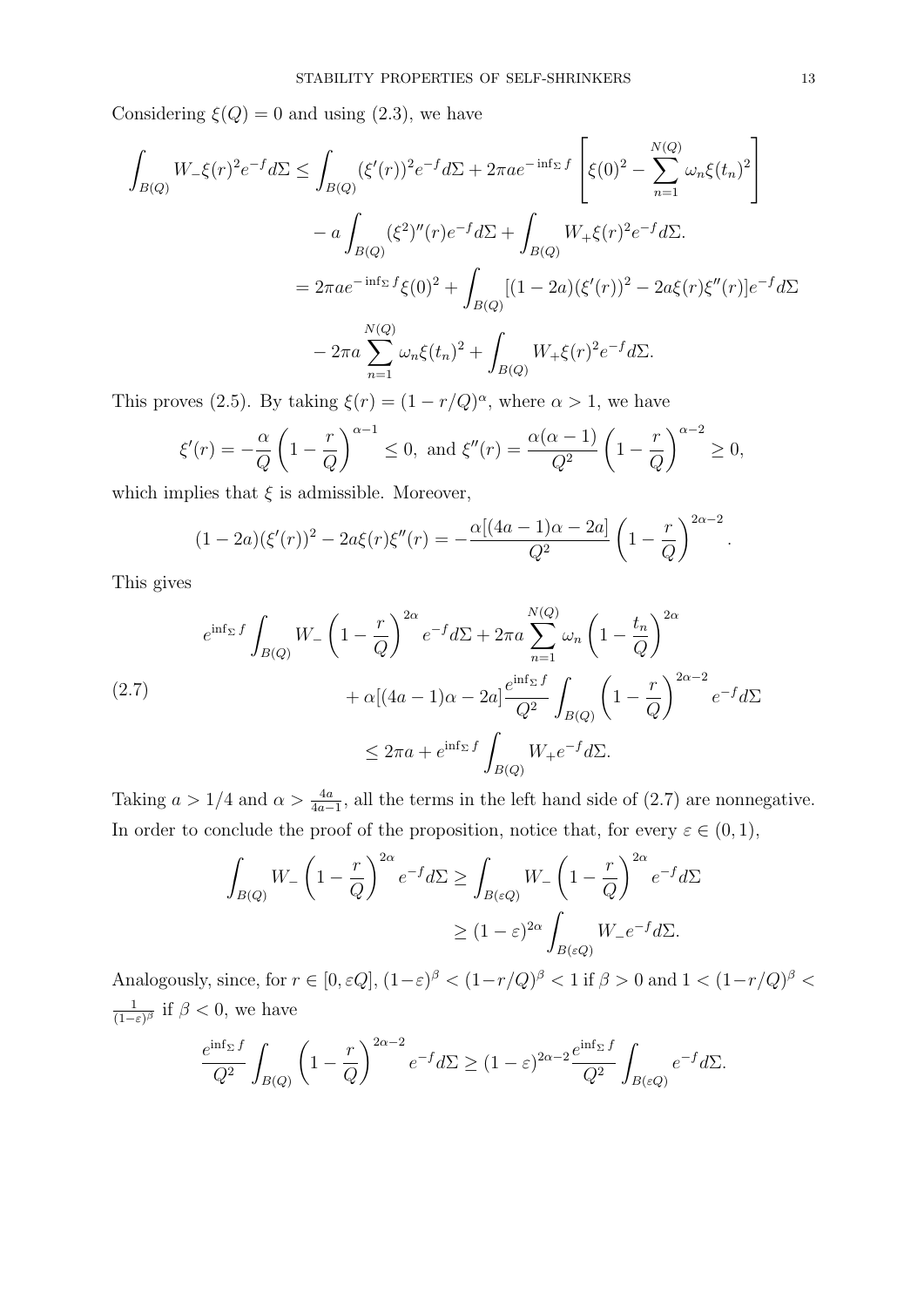Replacing these two estimates in (2.7) gives

$$
(1 - \varepsilon)^{2\alpha} e^{\inf_{\Sigma} f} \int_{B(\varepsilon Q)} W_- e^{-f} d\Sigma + 2\pi a \sum_{n=1}^{N(Q)} \omega_n \left( 1 - \frac{t_n}{Q} \right)^{2\alpha}
$$

$$
+ \alpha [(4a - 1)\alpha - 2a](1 - \varepsilon)^{2\alpha - 2} \frac{e^{\inf_{\Sigma} f}}{Q^2} \int_{B(\varepsilon Q)} e^{-f} d\Sigma
$$

$$
\leq 2\pi a + e^{\inf_{\Sigma} f} \int_{B(Q)} W_+ e^{-f} d\Sigma.
$$

 $\Box$ 

#### 3. f-Stability

If  $\Sigma$  is a complete, orientable, f-minimal surface of a weighted manifold  $(M^3, \langle \cdot, \cdot \rangle, e^{-f}),$ then its mean curvature H satisfies  $H = \langle \overline{\nabla} f, \nu \rangle$ , where  $\overline{\nabla}$  denotes the gradient of  $M^3$  and  $\nu$  is the outward unitary normal vector field of the immersion. The f-minimal surfaces are the critical points of the weighted area functional

$$
\int_{\Sigma} e^{-f} d\Sigma
$$

under all the compactly supported normal variations. Taking the second derivative, we have

$$
\frac{d^2}{dt^2} \left( \int_{\Sigma} e^{-f} d\Sigma \right) \Big|_{t=0} = -\int_{\Sigma} \xi [\Delta_f \xi + (|A|^2 + \text{Ric}_f(\nu, \nu)) \xi] e^{-f} d\Sigma
$$

$$
:= -\int_{\Sigma} \xi L_f \xi e^{-f} d\Sigma,
$$

for every variation of the form  $\xi \nu$ , where  $\xi : \Sigma \to \mathbb{R}$  is a smooth compactly supported function. Here,

$$
L_f \xi = \Delta_f \xi + (|A|^2 + \overline{\text{Ric}}_f(\nu, \nu))\xi
$$

is the L<sub>f</sub>-stability operator,  $\Delta_f \xi = e^f \text{div}(e^{-f} \nabla \xi) = \Delta \xi - \langle \nabla \xi, \nabla f \rangle$  is the weighted (drifted) Laplacian,  $\nabla$  is the gradient of  $\Sigma$ ,  $|A|^2$  is the squared norm of the second fundamental form of  $\Sigma$ ,  $\overline{\mathrm{Ric}}_f = \overline{\mathrm{Ric}} + \overline{\mathrm{Hess}} f$ ,  $\overline{\mathrm{Ric}}$  is the Ricci tensor of  $M^3$ , and  $\overline{\mathrm{Hess}} f$  is the Hessian tensor of f in  $M^3$ . We refer the reader to [6] to more detailed discussions and calculations.

We say that a f-minimal surface is  $L_f$ -stable if

$$
\frac{d^2}{dt^2} \left( \int_{\Sigma} e^{-f} d\Sigma \right) \Big|_{t=0} \ge 0
$$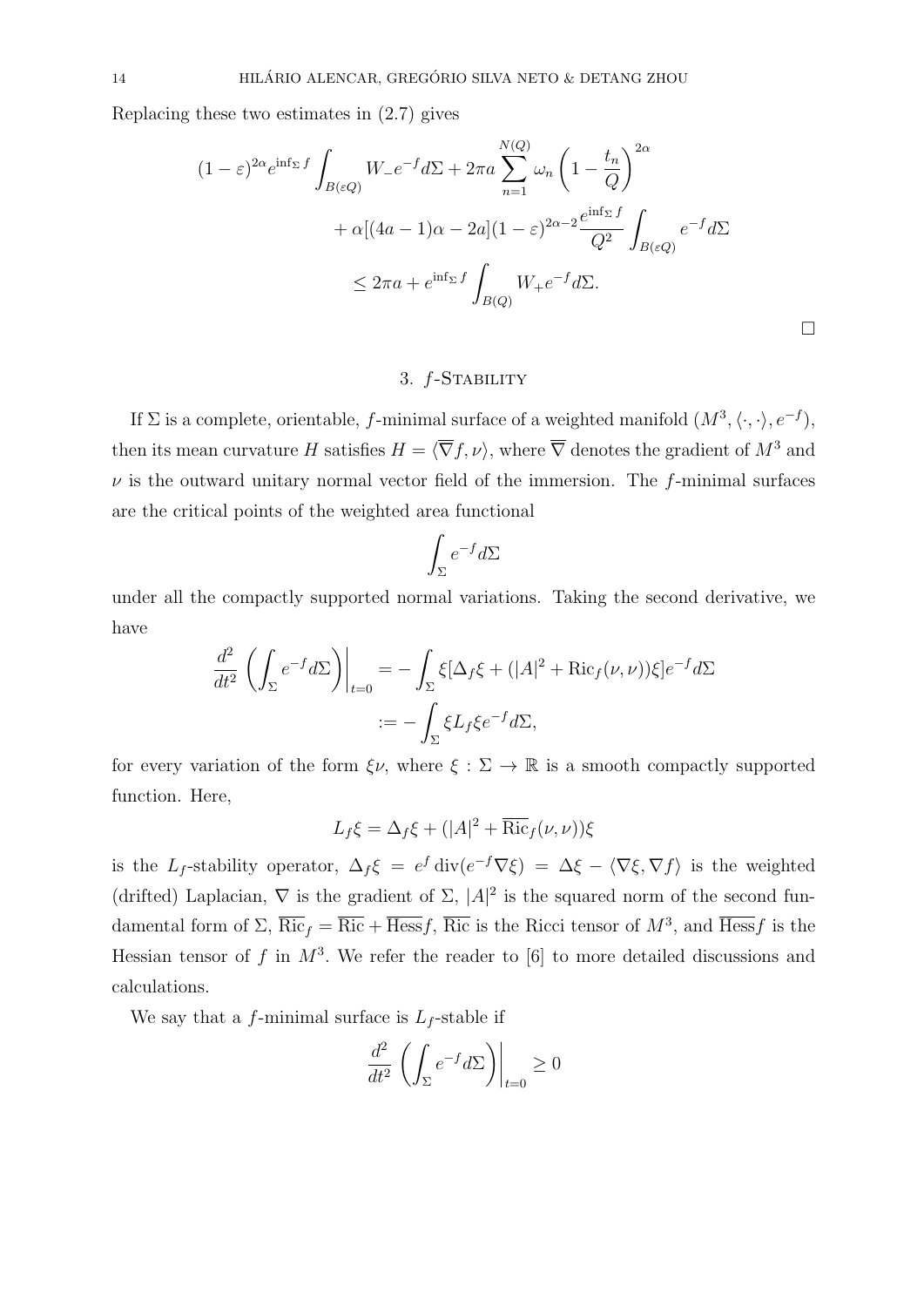for every compactly supported variation. Since the squared norm of the second fundamental form satisfies

$$
|A|^2 = H^2 - 2(K - \overline{K}(T\Sigma))
$$
  
=  $\langle \overline{\nabla} f, \nu \rangle^2 - 2K + 2\overline{K}(T\Sigma),$ 

where  $\overline{K}(T\Sigma)$  is the sectional curvature of  $M^3$  at the plane  $T\Sigma$ , if  $\Sigma$  is  $L_f$ -stable, then

$$
0 \leq -\int_{\Sigma} \xi \left[ \Delta_f \xi + (|A|^2 + \overline{\text{Ric}}_f(\nu, \nu)) \xi \right] e^{-f} d\Sigma
$$
  
= 
$$
\int_{\Sigma} \left[ |\nabla \xi|^2 + K \xi^2 - \left( \frac{1}{2} |A|^2 + \frac{1}{2} \langle \overline{\nabla} f, \nu \rangle^2 + \overline{\text{Scal}} + \overline{\text{Hess}} f(\nu, \nu) \right) \xi^2 \right] e^{-f} d\Sigma
$$
  
= 
$$
\int_{\Sigma} \left[ |\nabla \xi|^2 + K \xi^2 - \left( \frac{1}{2} |A|^2 + \frac{1}{2} H^2 + \overline{\text{Scal}} + \overline{\text{Hess}} f(\nu, \nu) \right) \xi^2 \right] e^{-f} d\Sigma,
$$

for every smooth function  $\xi$  with compact support in  $\Sigma$ .

If  $\Sigma$  is closed (i.e., compact without boundary), an argument similar to Fischer-Colbrie and Schoen, see [12], gives

**Theorem 3.1.** If a  $L_f$ -stable, closed, f-minimal surface  $\Sigma$  of a weighted three-dimensional Riemannian manifold  $(M^3, \langle \cdot, \cdot \rangle, e^{-f})$ , satisfies

$$
\overline{\text{Scal}} + \overline{\text{Hess}} f(\nu, \nu) \ge 0,
$$

then  $\Sigma$  is homeomorphic to the sphere  $\mathbb{S}^2$  or the flat torus  $T^2$ . Moreover,

- i) if  $\overline{\text{Scal}} + \overline{\text{Hess}} f(\nu, \nu) > 0$  then  $\Sigma$  is homeomorphic to  $\mathbb{S}^2$ ;
- ii) if  $\Sigma$  is homeomorphic to  $T^2$  then  $\Sigma$  is totally geodesic and  $\overline{\text{Scal}} + \overline{\text{Hess}} f(\nu, \nu) \equiv 0$ .

Here  $\overline{Scal}$  is the scalar curvature of  $M^3$ ,  $\overline{Hess}f$  is the Hessian tensor of f in  $M^3$ , and  $\nu$  is the outward unitary normal vector field of the immersion.

*Proof.* Since  $\Sigma$  is  $L_f$ -stable, we have

$$
\int_{\Sigma} \left( \frac{1}{2} |A|^2 + \frac{1}{2} H^2 + \overline{\text{Scal}} + \overline{\text{Hess}} f(\nu, \nu) \right) \xi^2 e^{-f} d\Sigma \le \int_{\Sigma} \left[ |\nabla \xi|^2 + K \xi^2 \right] e^{-f} d\Sigma.
$$

Taking  $\xi \equiv 1$  and using the Gauss-Bonnet theorem, we have

$$
\int_{\Sigma} \left( \frac{1}{2} |A|^2 + \overline{\text{Scal}} + \frac{1}{2} H^2 + \overline{\text{Hess}} f(\nu, \nu) \right) e^{-f} d\Sigma \le \int_{\Sigma} K e^{-f} d\Sigma.
$$
\n
$$
\le (\max_{\Sigma} e^{-f}) \int_{\Sigma} K d\Sigma
$$
\n
$$
= 2\pi (\max_{\Sigma} e^{-f}) \chi(\Sigma).
$$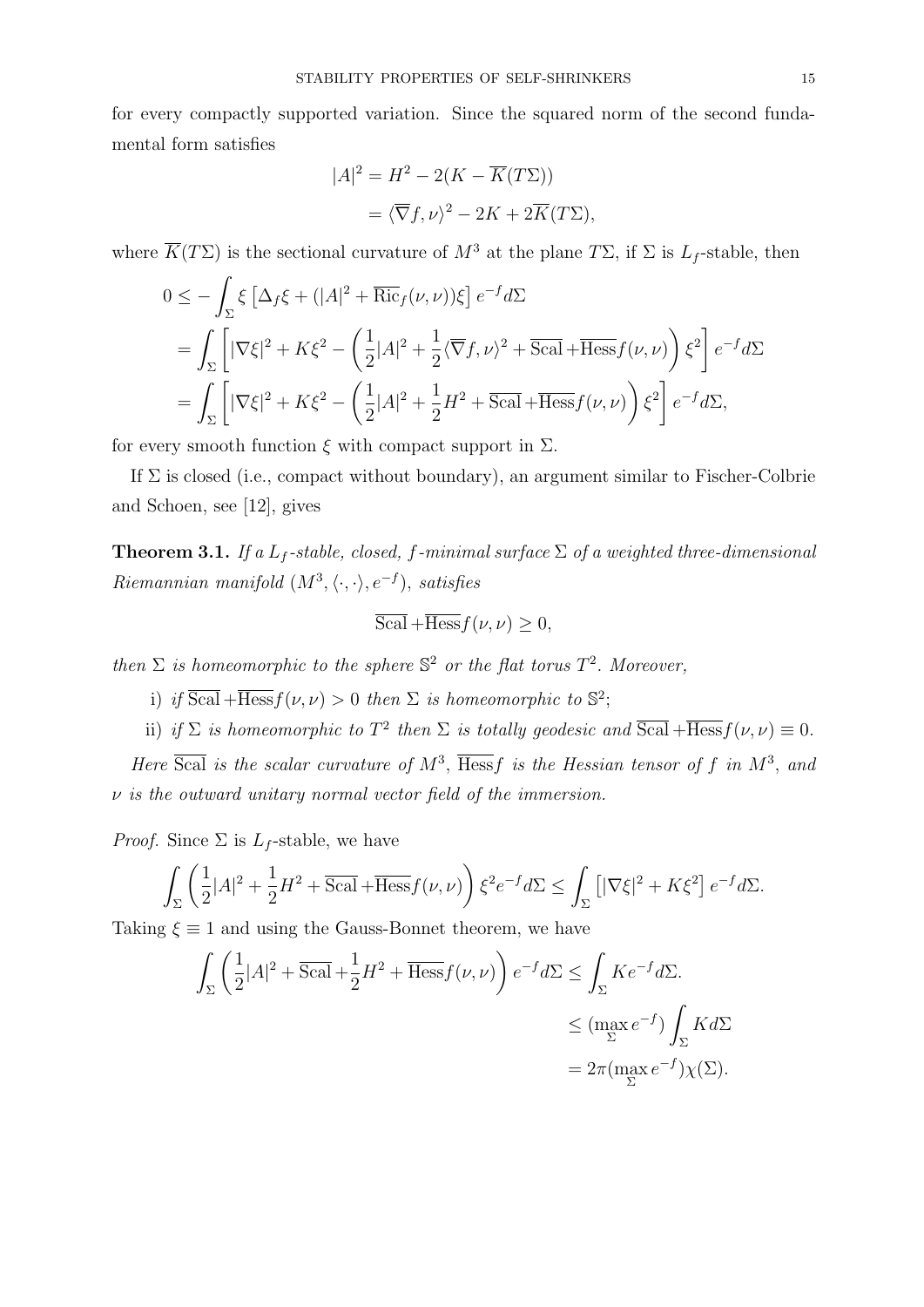Since the left hand side is nonnegative by hypothesis, we have that  $\chi(\Sigma) = 1$  or  $\chi(\Sigma) = 0$ . In the first case  $\Sigma$  is homeomorphic to  $\mathbb{S}^2$  and, in the second case,  $\Sigma$  is homeomorphic to  $T^2$ . Moreover, if  $\overline{Scal} + \overline{Hess} f(\nu, \nu) > 0$ , then  $\chi(\Sigma) = 1$  and  $\Sigma$  is homeomorphic to  $\mathbb{S}^2$ . If  $\Sigma$  is homeomorphic to  $T^2$ , then  $\chi(\Sigma) = 0$ , which gives  $|A|^2 \equiv 0$  and  $\overline{Scal} + \overline{Hess} f(\nu, \nu) \equiv 0$ .  $\Box$ 

Remark 3.1. Theorem 3.1 can be compared with Theorem 1, p.1066, of [18], where Liu proved a topological classification result for closed, orientable hypersurfaces in oriented, complete, m-dimensional Riemannian manifolds  $(M^m, g, e^{-f})$  satisfying Ric<sub>f</sub> ≥ 0.

In the following we will consider the case where  $\Sigma$  is complete and noncompact. For L<sub>f</sub>-stable f-minimal surfaces with inf<sub>Σ</sub>  $f > -\infty$ , we have

**Theorem 3.2.** If a L<sub>f</sub>-stable, complete, f-minimal surface  $\Sigma$  of a weighted three-dimensional Riemannian manifold  $(M^3, \langle \cdot, \cdot \rangle, e^{-f})$ , for  $\inf_{\Sigma} f > -\infty$ , satisfies

$$
\overline{\mathrm{Scal}} + \overline{\mathrm{Hess}} f(\nu, \nu) \ge 0,
$$

then  $\Sigma$  is homeomorphic to  $\mathbb C$  or  $\mathbb C\backslash\{0\}$ . Moreover,

- i) the f-volume of  $\Sigma$  has at most quadratic growth;
- ii) if  $\Sigma$  is homeomorphic to  $\mathbb{C}\backslash\{0\}$ , then  $\Sigma$  is totally geodesic and  $\overline{\text{Scal}} + \overline{\text{Hess}} f(\nu, \nu) \equiv$ 0.
- iii) it holds

$$
\int_{\Sigma} \left[ \frac{1}{2} |A|^2 + \frac{1}{2} H^2 + \overline{\text{Scal}} + \overline{\text{Hess}} f(\nu, \nu) \right] e^{-f} d\Sigma \le 2\pi \chi(\Sigma) e^{-\inf_{\Sigma} f} < \infty.
$$

In particular,

$$
\int_{\Sigma} |A|^2 e^{-f} d\Sigma < \infty.
$$

Moreover, if there exists  $k > 0$  such that  $\overline{Scal} + \overline{Hess} f(\nu, \nu) > k$ , then the f-volume of  $\Sigma$  is finite.

Here  $\overline{Scal}$  is the scalar curvature of  $M^3$ ,  $\overline{Hess}f$  is the Hessian tensor of f in  $M^3$ , and  $\nu$ is the outward unitary normal vector field of the immersion.

*Proof.* Since  $\inf_{\Sigma} f > -\infty$ , we can use Proposition 2.1. Let  $\{t_n\}_{n=1}^N$  be the discontinuities of  $\widehat{\chi}(s)$ . Choose  $N = \overline{N}$  if  $\overline{N} < \infty$  and consider N as any fixed integer if  $\overline{N} = \infty$ . By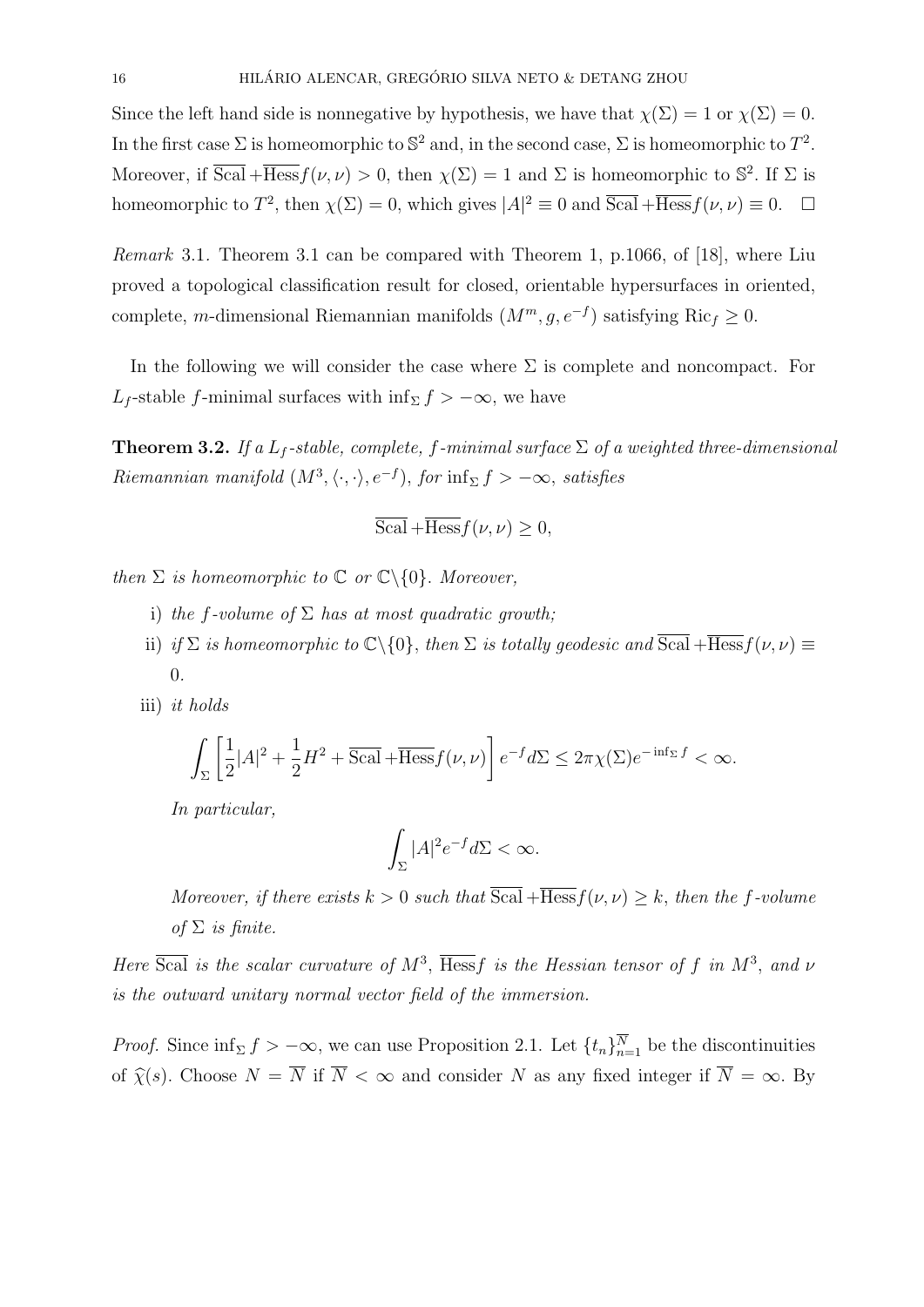taking  $Q$  large enough, inequality  $(2.6)$  gives

(3.1)  
\n
$$
(1 - \varepsilon)^{2\alpha} \int_{B(\varepsilon Q)} \left[ \frac{1}{2} |A|^2 + \frac{1}{2} H^2 + \overline{\text{Scal}} + \overline{\text{Hess}} f(\nu, \nu) \right] e^{-f} d\Sigma + \alpha (3\alpha - 2)\varepsilon^2 (1 - \varepsilon)^{2\alpha - 2} \frac{1}{(\varepsilon Q)^2} \int_{B(\varepsilon Q)} e^{-f} d\Sigma + 2\pi e^{-\inf_{\Sigma} f} \sum_{n=1}^N \omega_n \left( 1 - \frac{t_n}{Q} \right)^{2\alpha} \leq 2\pi e^{-\inf_{\Sigma} f}.
$$

By taking  $Q \to \infty$ , we obtain, from the second integral in the left hand side of (3.1), that  $\int_{B(Q)} e^{-f} d\Sigma$  has at most quadratic growth and, by taking  $N \to \overline{N}$ ,

$$
\sum_{n=1}^{\overline{N}}\omega_n < \infty.
$$

Since  $\omega_n \geq 1$ , we get  $\overline{N} < \infty$ . On the other hand, Lemma 2.2, p.7, implies

$$
1 - \sum_{n=1}^{\overline{N}} \omega_n \le \chi(\Sigma)
$$

which gives, by taking  $\varepsilon \to 0$ ,

$$
\int_{\Sigma} \left[ \frac{1}{2} |A|^2 + \frac{1}{2} H^2 + \overline{\text{Scal}} + \overline{\text{Hess}} f(\nu, \nu) \right] e^{-f} d\Sigma \le 2\pi \chi(\Sigma) e^{-\inf_{\Sigma} f} < \infty.
$$

Moreover, since the left hand side of the last inequality is nonnegative, we have

$$
\sum_{n=1}^{\overline{N}} \omega_n \le 1
$$

and thus  $\overline{N} = 0$  and  $\Sigma$  is homeomorphic to  $\mathbb{C}$  or  $\overline{N} = 1$ ,  $\omega_1 = 1$  and  $\Sigma$  is homeomorphic to  $\mathbb{C}\backslash\{0\}$ . Moreover, if  $\Sigma$  is homeomorphic to  $\mathbb{C}\backslash\{0\}$ , then  $\chi(\Sigma) = 0$ , which gives

$$
0 \le \int_{\Sigma} \left[ \frac{1}{2} |A|^2 + \frac{1}{2} H^2 + \overline{\text{Scal}} + \overline{\text{Hess}} f(\nu, \nu) \right] e^{-f} d\Sigma \equiv 0.
$$

This implies that  $\Sigma$  is totally geodesic,  $\overline{Scal} + \overline{Hess} f(\nu, \nu) \equiv 0$  and  $\langle \overline{\nabla} f, N \rangle \equiv 0$ .

*Remark* 3.2. The hypothesis  $\overline{Scal} + \overline{Hess} f(\nu, \nu) \geq 0$  of Theorem 3.2 can be replaced by the weaker one

$$
\int_{\Sigma} (\overline{\text{Scal}} + \overline{\text{Hess}} f(\nu, \nu))_{-} e^{-f} d\Sigma < \infty.
$$

In this case, however, we obtain the weaker result that  $\Sigma$  has finite topology, i.e., its Euler characteristic  $\chi(\Sigma) > -\infty$ . Here,  $W_- = \max\{-W, 0\}$  is the negative part of the function W.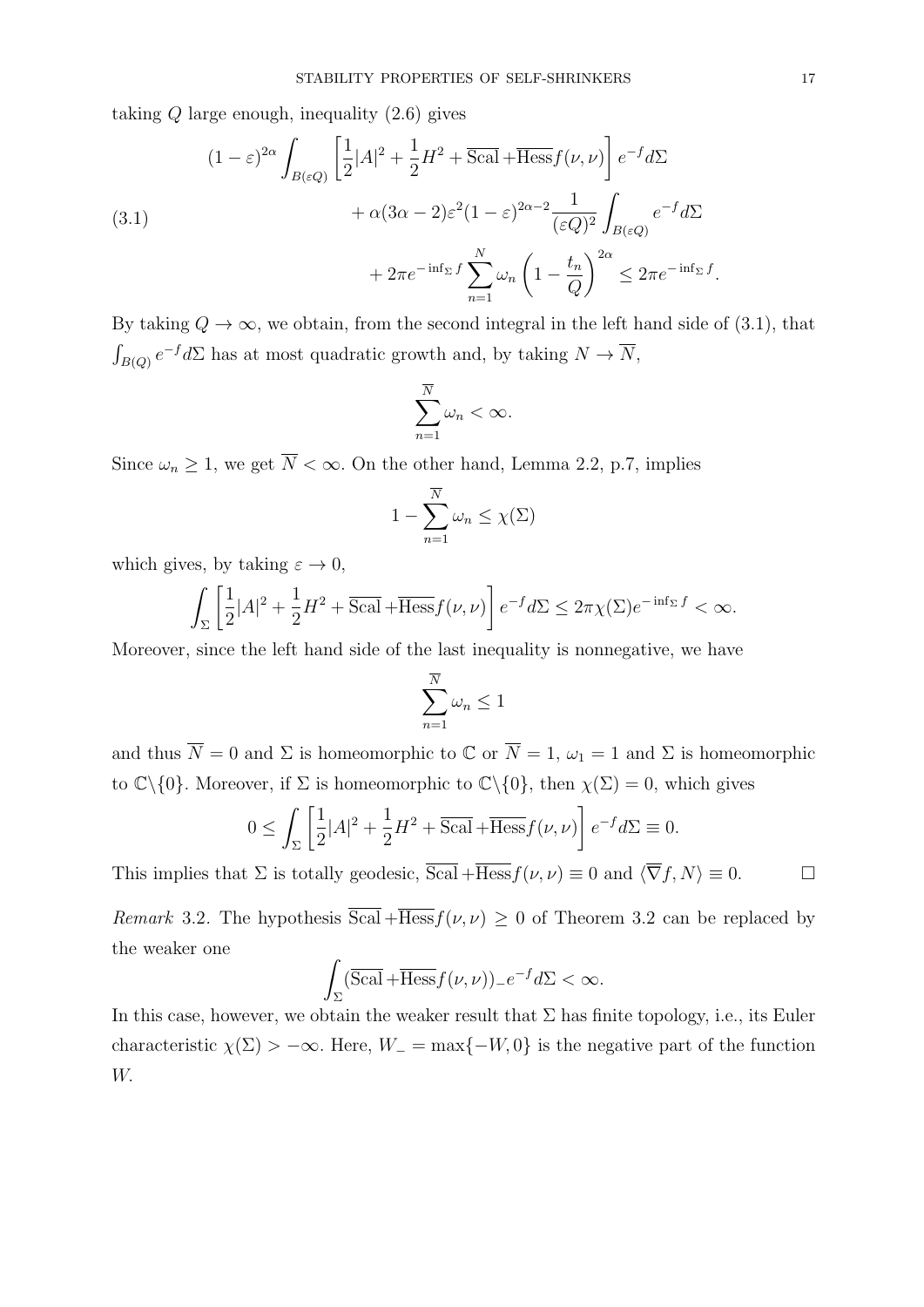If  $\Sigma$  is a L-stable, complete self-shrinker of the mean curvature flow in  $\mathbb{R}^3$ , then  $\Sigma$  is a L<sub>f</sub>-stable f-minimal surface of  $\mathbb{R}^3$  for  $f = \frac{1}{4}$  $\frac{1}{4}||x||^2$ . Applying Theorem 3.2 to this situation we can prove Theorem 1.1:

*Proof of Theorem 1.1.* By using Theorem 3.2, and noticing that  $\inf_{\Sigma} \frac{1}{4}$  $\frac{1}{4}||x||^2 \ge 0$ , we have

$$
\frac{1}{2}\int_{\Sigma} \left( |A|^2 + \frac{1}{4} \langle x, \nu \rangle^2 + 1 \right) e^{-\frac{1}{4}||x||^2} d\Sigma \le 2\pi \chi(\Sigma) < \infty.
$$

In particular,

$$
\int_{\Sigma} e^{-\frac{1}{4}||x||^2} d\Sigma < \infty.
$$

On the other hand, Colding and Minicozzi proved in [8] (see Theorem 0.5 of [9]) that there is no L-stable self-shrinker with polynomial volume growth. Since polynomial volume growth is equivalent to  $\int_{\Sigma} e^{-\frac{1}{4}||x||^2} d\Sigma < \infty$  by Theorem 1.3, p.688-689, of [7], we conclude the proof of the Theorem. We remark that this conclusion can be also derived more directly by using Theorem 3, p.4042, of [6].  $\Box$ 

## 4. f-Index

Let  $L = \Delta_f - W$ , where W is a locally integrable function. Given a bounded domain  $\Omega \subset \Sigma$ , define

Ind<sup>L</sup>( $\Omega$ ) = #{negative eigenvalues of L on  $C_0^{\infty}(\Omega)$ }

and the f-index of  $\Sigma$  as

$$
\mathrm{Ind}_f(\Sigma) := \mathrm{Ind}^L(\Sigma) = \sup_{\Omega \subset \Sigma} \mathrm{Ind}^L(\Omega).
$$

The f-index is the maximal dimension of the linear subspaces of  $C_0^{\infty}$  such that the quadratic form

$$
Q_f(\xi,\xi) = -\int_{\Sigma} \xi L \xi e^{-f} d\Sigma = -\int_{\Sigma} \xi \left[\Delta_f \xi - W \xi\right] e^{-f} d\Sigma = \int_{\Sigma} \left[|\nabla \xi|^2 + W \xi^2\right] e^{-f} d\Sigma
$$

is negative.

We will need the following result, due to Devyver [10], and which was enunciated in the following form by Impera and Rimoldi in [16], Proposition 5, p.29:

**Proposition 4.1.** Let  $(\Sigma, \langle \cdot, \cdot \rangle, e^{-f})$  be a weighted complete manifold, and let  $L = \Delta_f - W$ , where  $W \in L^{\infty}_{loc}(\Sigma)$ . The following facts are equivalent:

i) L has finite Morse index;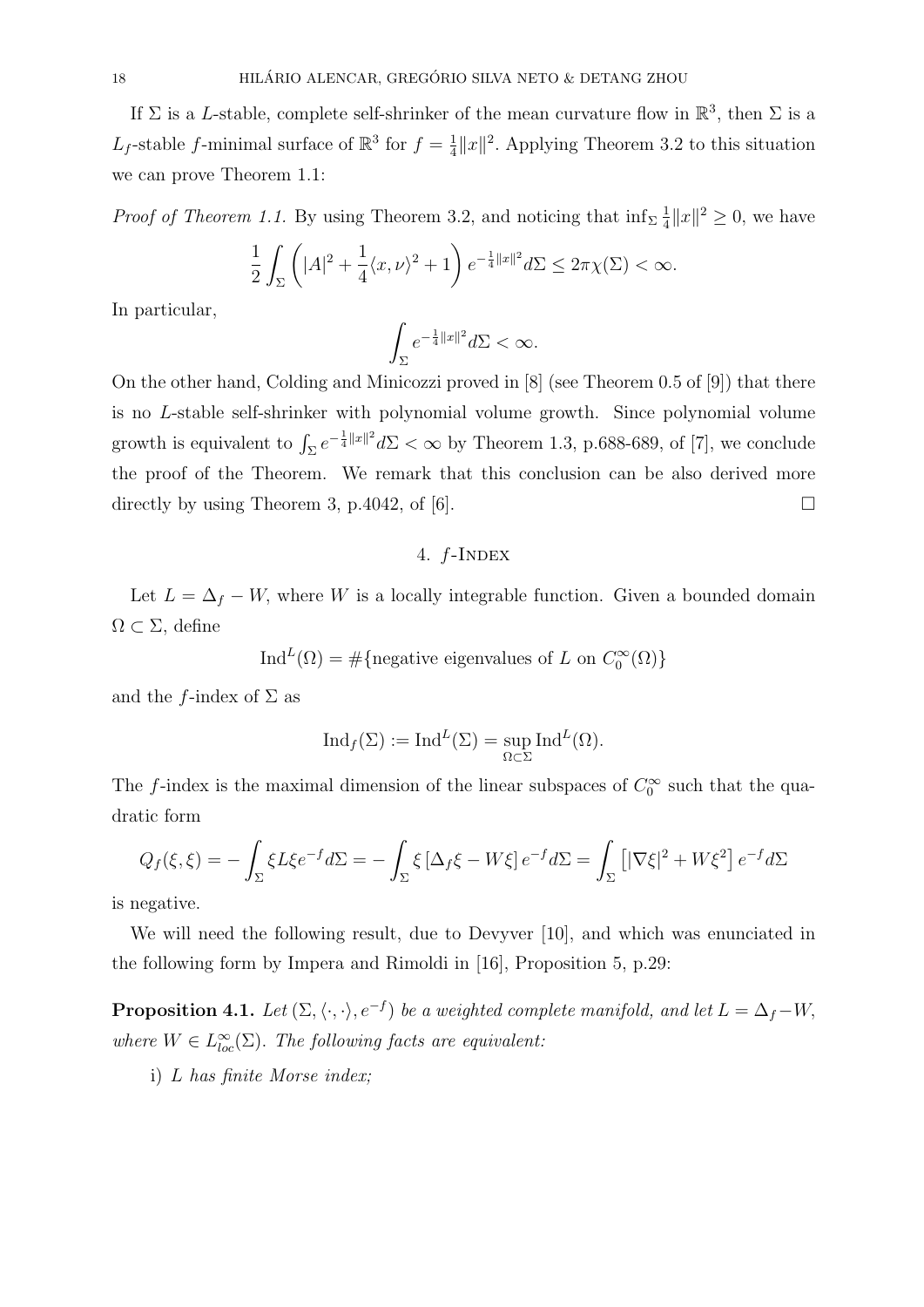- ii) there exists a positive smooth function  $\varphi \in W^{1,2}_{loc}$  which satisfies  $L\phi = 0$  outside a compact set;
- iii)  $\lambda_1^L(M \setminus \Omega) \geq 0$  for some  $\Omega \subset \Sigma$ , i.e., L is nonnegative in  $M \setminus \Omega$ .

We will also need the following result, which use some ideas of Proposition 4.1., p.1259, of [2]:

**Proposition 4.2.** Let  $(\Sigma, \langle \cdot, \cdot \rangle, e^{-f})$  be a weighted complete Riemannian manifold and let W be a locally integrable function on  $\Sigma$ . Then the operator  $L = \Delta_f - W$  has finite f-index if and only if there exists a locally integrable function P with compact support such that the operator  $\Delta_f - W - P$  is nonnegative.

*Proof.* Suppose that  $L = \Delta_f - W$  has finite index. By the Proposition 4.1, there exists a compact set  $K \subset \Sigma$  such that L is nonnegative in  $\Sigma \backslash K$ . Let us find a function P, with support in a compact neighborhood of K, such that  $L - P$  is nonnegative in the whole Σ. Let φ be a smooth function with compact support, such that  $0 ≤ φ ≤ 1$ , and  $φ ≡ 1$  in a compact neighborhood of K. Given any smooth function  $\xi$  with compact support in  $\Sigma$ , write

$$
\xi = \phi \xi + (1 - \phi)\xi.
$$

We have

$$
\int_{\Sigma} \left[ |\nabla \xi|^2 + W \xi^2 \right] e^{-f} d\Sigma
$$
\n
$$
= \int_{\Sigma} \left[ |\nabla ((1 - \phi)\xi)|^2 + 2\langle \nabla (\phi \xi), \nabla ((1 - \phi)\xi) \rangle + |\nabla (\phi \xi)|^2 \right] e^{-f} d\Sigma
$$
\n
$$
+ \int_{\Sigma} W \left[ (1 - \phi)^2 \xi^2 + 2\phi (1 - \phi) \xi^2 + (\phi \xi)^2 \right] e^{-f} d\Sigma
$$
\n
$$
= \int_{\Sigma} \left[ |\nabla ((1 - \phi)\xi)|^2 + W((1 - \phi)\xi)^2 \right] e^{-f} d\Sigma
$$
\n
$$
+ \int_{\Sigma} W \left[ \phi^2 + 2\phi (1 - \phi) \right] \xi^2 e^{-f} d\Sigma
$$
\n
$$
+ \int_{\Sigma} \left[ 2\langle \nabla (\phi \xi), \nabla ((1 - \phi)\xi) \rangle + |\nabla (\phi \xi)|^2 \right] e^{-f} d\Sigma.
$$

On the other hand, since

$$
\langle \nabla(\phi\xi), \nabla((1-\phi)\xi) \rangle = \langle \xi \nabla \phi + \phi \nabla \xi, -\xi \nabla \phi + (1-\phi) \nabla \xi \rangle
$$
  
=  $-\xi^2 |\nabla \phi|^2 + \xi (1-2\phi) \langle \nabla \phi, \nabla \xi \rangle + \phi (1-\phi) |\nabla \xi|^2$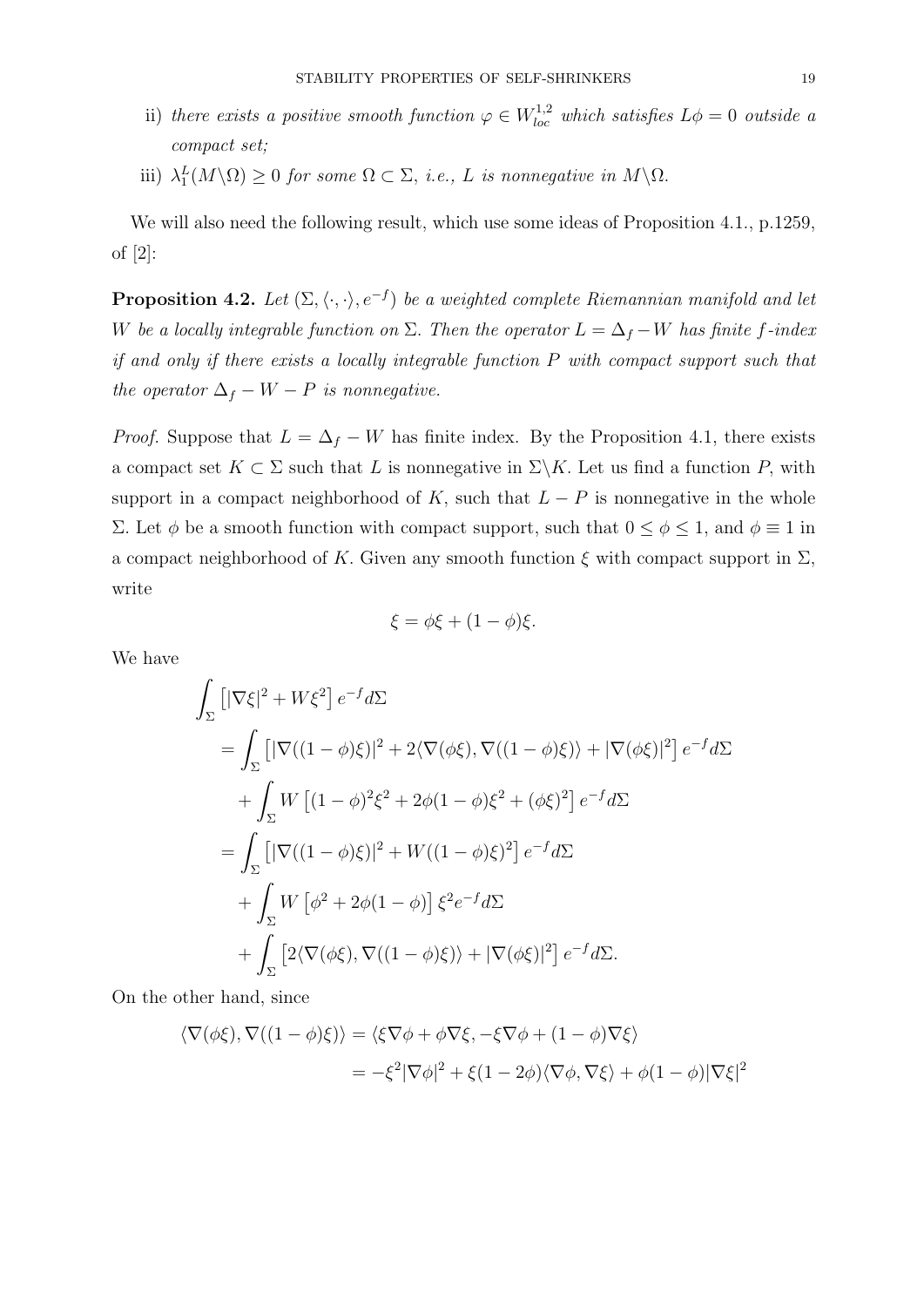and

$$
|\nabla(\phi\xi)|^2 = \phi^2 |\nabla\xi|^2 + 2\phi\xi\langle\nabla\phi,\nabla\xi\rangle + \xi^2 |\nabla\phi|^2,
$$

we have

$$
2\langle \nabla(\phi\xi), \nabla((1-\phi)\xi) \rangle + |\nabla(\phi\xi)|^2 = -\xi^2 |\nabla\phi|^2 + 2\xi(1-\phi)\langle \nabla\xi, \nabla\phi \rangle
$$

$$
+ 2\phi \left(1 - \frac{1}{2}\phi\right) |\nabla\xi|^2.
$$

On the other hand, since  $\text{div}_f(u\nabla v) = u\Delta_f v + \langle \nabla u, \nabla v \rangle$ , we obtain

$$
2\xi(1-\phi)\langle\nabla\xi,\nabla\phi\rangle = -\frac{1}{2}\langle\nabla(\xi^2),\nabla((1-\phi)^2)\rangle
$$
  
= 
$$
-\frac{1}{2}\operatorname{div}_f(\xi^2\nabla((1-\phi)^2)) + \frac{1}{2}\phi^2\Delta_f((1-\phi)^2)
$$

This gives

$$
\int_{\Sigma} \left[ |\nabla \xi|^2 + W \xi^2 \right] e^{-f} d\Sigma = \int_{\Sigma} \left[ |\nabla ((1 - \phi)\xi)|^2 + W((1 - \phi)\xi)^2 \right] e^{-f} d\Sigma \n+ \int_{\Sigma} W \left[ \phi^2 + 2\phi (1 - \phi) \right] \xi^2 e^{-f} d\Sigma - \int_{\Sigma} \xi^2 |\nabla \phi|^2 e^{-f} d\Sigma \n+ \frac{1}{2} \int_{\Sigma} \xi^2 \Delta_f ((1 - \phi)^2) e^{-f} d\Sigma + 2 \int_{\Sigma} \phi \left( 1 - \frac{1}{2} \phi \right) |\nabla \xi|^2 e^{-f} d\Sigma \n= \int_{\Sigma} \left[ |\nabla ((1 - \phi)\xi)|^2 + W((1 - \phi)\xi)^2 \right] e^{-f} d\Sigma \n+ 2 \int_{\Sigma} \phi \left( 1 - \frac{1}{2} \phi \right) |\nabla \xi|^2 e^{-f} d\Sigma \n- \int_{\Sigma} \left[ \phi(\phi - 2)W + |\nabla \phi|^2 - \frac{1}{2} \Delta_f ((1 - \phi)^2) \right] \xi^2 e^{-f} d\Sigma.
$$

Defining

$$
P = \phi(\phi - 2)W + |\nabla \phi|^2 - \frac{1}{2}\Delta_f((1 - \phi)^2)
$$

we can see that P is locally integrable, has compact support in  $\Sigma$ , and

$$
\int_{\Sigma} \left[ |\nabla \xi|^2 + W \xi^2 + P \xi^2 \right] e^{-f} d\Sigma = \int_{\Sigma} \left[ |\nabla ((1 - \phi)\xi)|^2 + W((1 - \phi)\xi)^2 \right] e^{-f} d\Sigma
$$

$$
+ 2 \int_{\Sigma} \phi \left( 1 - \frac{1}{2} \phi \right) |\nabla \xi|^2 e^{-f} d\Sigma \ge 0.
$$

Conversely, suppose there exists a locally integrable function P with compact support and such that  $L - P$  is nonnegative. Let  $K \subset \Sigma$  be a compact neighborhood of the support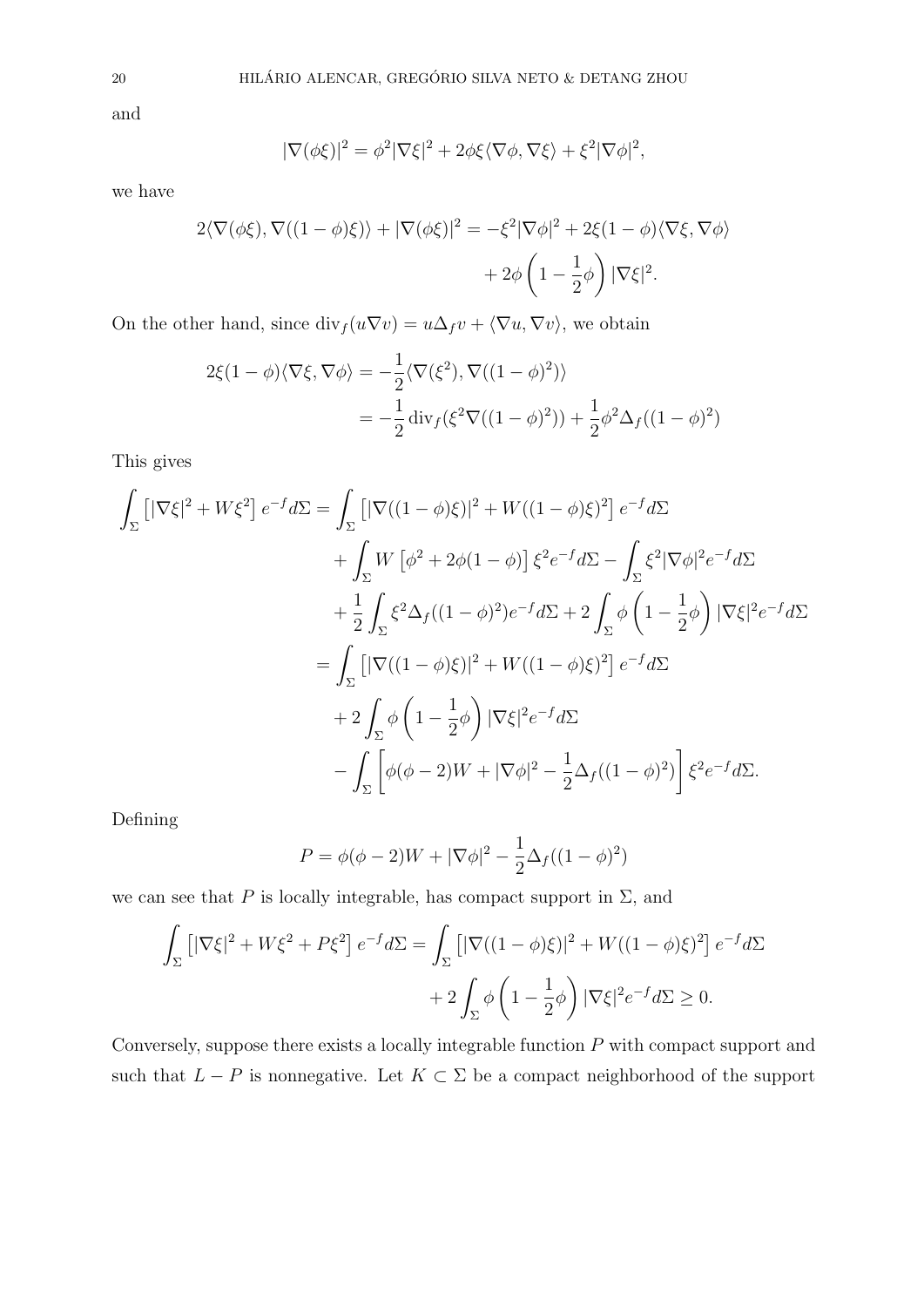of P. Given any function  $\xi$  with compact support in  $\Sigma\backslash K$ , we have

$$
\int_{\Sigma} \left[ |\nabla \xi|^2 + W \xi^2 \right] e^{-f} d\Sigma = \int_{\Sigma} \left[ |\nabla \xi|^2 + W \xi^2 + P \xi^2 \right] e^{-f} d\Sigma \ge 0.
$$

This gives that L is nonnegative in  $M\backslash K$ . By Proposition 4.1, we conclude that L has finite index.  $\Box$ 

In the following we will consider the  $f$ -index of the stability operator

$$
L_f = \Delta_f + (\overline{\text{Ric}}_f(\nu, \nu) + |A|^2).
$$

Now we are ready to present the main result of this section:

**Theorem 4.1.** If a complete f-minimal surface  $\Sigma$  of a weighted three-dimensional Riemannian manifold  $(M^3, \langle \cdot, \cdot \rangle, e^{-f}),$  for  $\inf_{\Sigma} f > -\infty$ , has finite f-index and satisfies

$$
\overline{\text{Scal}} + \overline{\text{Hess}} f(\nu, \nu) \ge 0,
$$

then  $\Sigma$  has finite topology (i.e., the Euler characteristic  $\chi(\Sigma) > -\infty$ ). Moreover,

- i) the f-volume of  $\Sigma$  has quadratic growth;
- ii) it holds

$$
\int_{\Sigma} \left[ \frac{1}{2} |A|^2 + \frac{1}{2} H^2 + \overline{\text{Scal}} + \overline{\text{Hess}} f(\nu, \nu) \right] e^{-f} d\Sigma < \infty.
$$

In particular,

$$
\int_{\Sigma}|A|^2e^{-f}d\Sigma < \infty.
$$

Moreover, if there exists  $k > 0$  such that  $\overline{Scal} + \overline{Hess} f(\nu, \nu) \geq k$ , then the f-volume of  $\Sigma$  is finite.

Here  $\overline{Scal}$  is the scalar curvature of  $M^3$ ,  $\overline{Hess}f$  is the Hessian tensor of f in  $M^3$ , and  $\nu$ is the outward unitary normal vector field of the immersion.

*Proof.* Since  $\Sigma$  has finite index, by Proposition 4.2, there exists a locally integrable function P, with compact support, such that  $L_f + P$  is nonnegative. Since  $\inf_{\Sigma} f > -\infty$ , we can use Proposition 2.1. Let  $\{t_n\}_{n=1}^N$  be the discontinuities of  $\hat{\chi}(s)$ . Choose  $N = \overline{N}$ if  $\overline{N} < \infty$  and consider N as any fixed integer if  $\overline{N} = \infty$ . By taking Q large enough,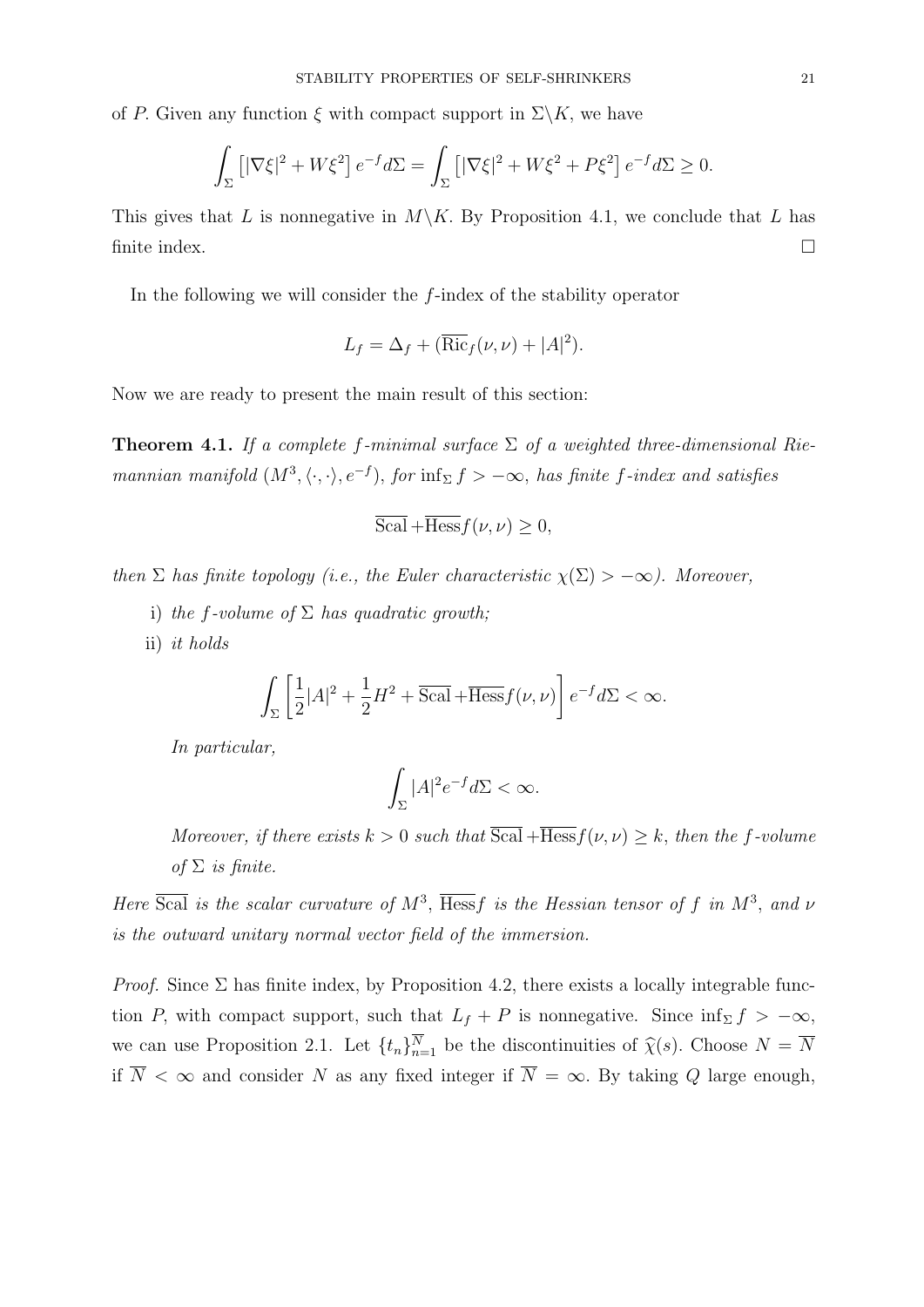inequality (2.6) gives

(4.1)  
\n
$$
(1 - \varepsilon)^{2\alpha} \int_{B(\varepsilon Q)} \left[ \frac{1}{2} |A|^2 + \frac{1}{2} H^2 + \overline{\text{Scal}} + \overline{\text{Hess}} f(\nu, \nu) \right] e^{-f} d\Sigma
$$
\n
$$
+ \alpha (3\alpha - 2) \varepsilon^2 (1 - \varepsilon)^{2\alpha - 2} \frac{1}{(\varepsilon Q)^2} \int_{B(\varepsilon Q)} e^{-f} d\Sigma
$$
\n
$$
+ 2\pi e^{-\inf_{\Sigma} f} \sum_{n=1}^N \omega_n \left( 1 - \frac{t_n}{Q} \right)^{2\alpha} \le 2\pi e^{-\inf_{\Sigma} f} + \int_{\Sigma} P e^{-f} d\Sigma.
$$

Notice that, since  $P$  ha compact support and it is locally integrable, then the last in integral in the right hand side of (4.1) is finite. By taking  $Q \to \infty$ , we obtain, by the second integral in the left hand side of (4.1), that  $\int_{B(Q)} e^{-f} d\Sigma$  has at most quadratic growth and, by taking  $N \to \overline{N}$ ,

$$
\sum_{n=1}^{\overline{N}}\omega_n < \infty.
$$

Since  $\omega_n \geq 1$ , we get  $\overline{N} < \infty$ . On the other hand, Lemma 2.2, p.7, implies

$$
1 - \sum_{n=1}^{\overline{N}} \omega_n \le \chi(\Sigma)
$$

which gives, by taking  $\varepsilon \to 0$ ,

$$
\int_{\Sigma} \left[ \frac{1}{2} |A|^2 + \frac{1}{2} H^2 + \overline{\text{Scal}} + \overline{\text{Hess}} f(\nu, \nu) \right] e^{-f} d\Sigma
$$
  

$$
\leq 2\pi \chi(\Sigma) e^{-\inf_{\Sigma} f} + \int_{\Sigma} P e^{-f} d\Sigma. < \infty.
$$

Moreover, since the left hand side of the last inequality is nonnegative,

$$
\chi(\Sigma) \ge -e^{\inf_{\Sigma} f} \int_{\Sigma} P e^{-f} d\Sigma > -\infty,
$$

i.e.,  $\Sigma$  has finite topology.

Remark 4.1. The case when  $\inf_{\Sigma} f = \infty$  is treated by the first two authors in [1].

Now, we conclude this section by proving Theorem 1.2 and Corollary 1.1 in the Introduction.

*Proof of Theorem 1.2.* Applying Theorem 4.1, we obtain that  $\Sigma$  has finite topology and it holds

$$
\frac{1}{2} \int_{\Sigma} \left( |A|^2 + \frac{1}{4} \langle x, \nu \rangle^2 + 1 \right) e^{-\frac{1}{4} ||x||^2} d\Sigma < \infty.
$$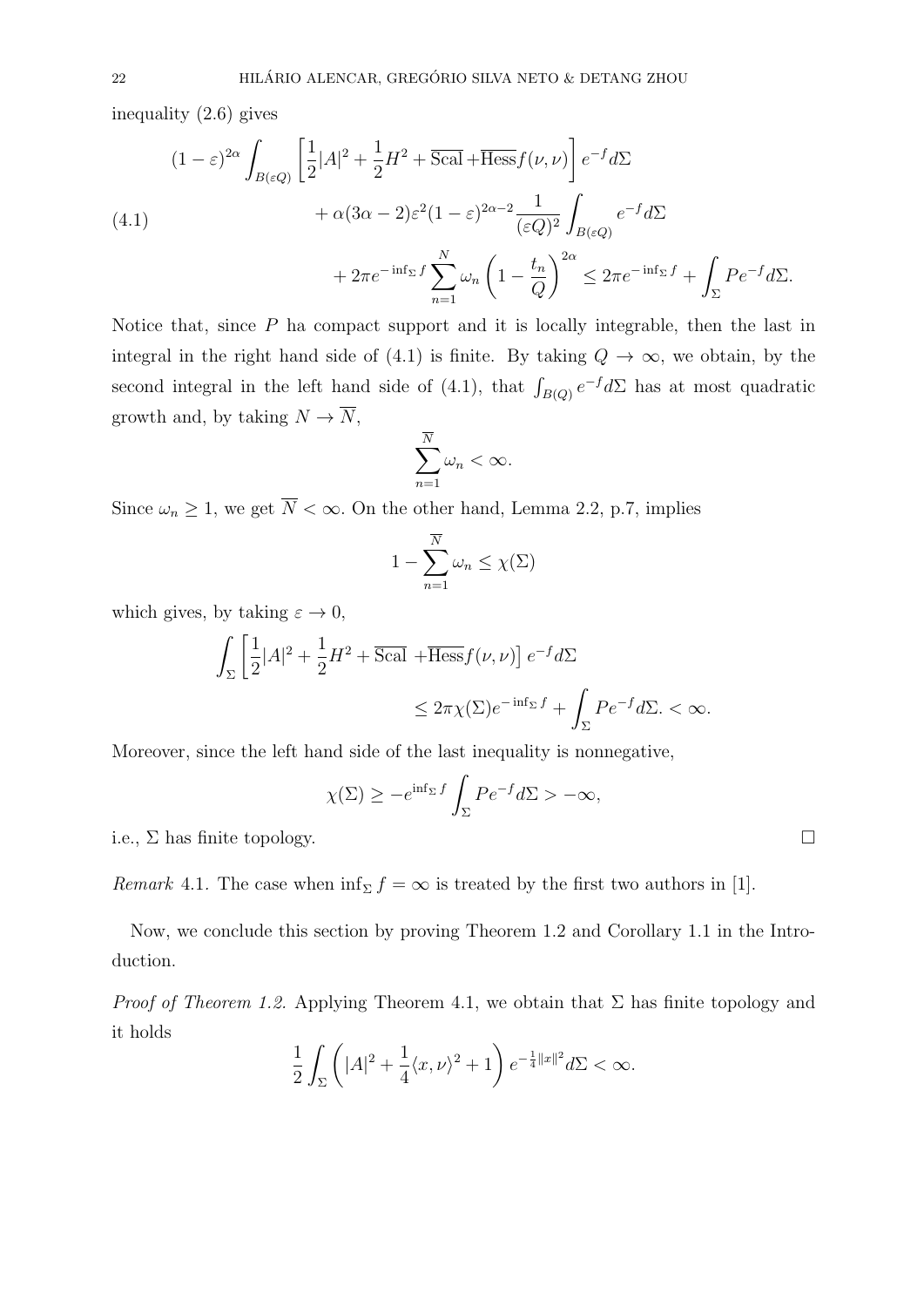This gives

$$
\int_{\Sigma}|A|^2e^{-\frac{1}{4}\|x\|^2}d\Sigma<\infty\quad\text{and}\quad\int_{\Sigma}e^{-\frac{1}{4}\|x\|^2}d\Sigma<\infty.
$$

By the last statement and using Theorem 1.3, p.688-689, of [7], we have that  $\Sigma$  is proper.  $\Box$ 

Proof of Corollary 1.1. Since the L-index is at most 4, then by Theorem 1.2 we have that  $\Sigma$  is proper. The conclusion comes from the result of Impera, see [17], which proves that a properly immersed m-dimensional self-shrinker of  $\mathbb{R}^{m+1}$  is a hyperplane with L-index one or it has L-index at least  $m + 2$ , with the equality holding only on the cylinders  $\mathbb{S}^k($  $\sqrt{k}$ ) ×  $\mathbb{R}^{m-k}$ . The contract of the contract of the contract of  $\Box$ 

#### 5. The bottom of the spectrum of the stability operator

**Definition 5.1.** Let  $\Sigma \subset (M^3, \langle \cdot, \cdot \rangle, e^{-f})$  be a f-minimal surface. We define the bottom of the spectrum of the  $L_f$ -operator on  $\Sigma$  by

$$
\mu_1 = \inf_{\xi} \frac{-\int_{\Sigma} \xi L_f \xi e^{-f} d\Sigma}{\int_{\Sigma} \xi^2 e^{-f} d\Sigma} = \inf_{\xi} \frac{\int_{\Sigma} \left[ |\nabla \xi|^2 - (|A|^2 + \overline{\text{Ric}}_f(\nu, \nu)) \xi^2 \right] e^{-f} d\Sigma}{\int_{\Sigma} \xi^2 e^{-f} d\Sigma},
$$

where the infimum is taken over every smooth function with compact support in  $\Sigma$ . Here  $L_f \xi = \Delta_f \xi + (\overline{\text{Ric}}_f(\nu, \nu) + |A|^2) \xi.$ 

Remark 5.1. Following our previous discussions, Definition 5.1 is equivalent to the inequalities

$$
0 \leq \int_{\Sigma} \left[ |\nabla \xi|^2 + K \xi^2 - \left( \frac{1}{2} |A|^2 + \frac{1}{2} \langle \overline{\nabla} f, \nu \rangle^2 + \overline{\text{Scal}} + \overline{\text{Hess}} f(\nu, \nu) \right) \xi^2 - \mu_1 \xi^2 \right] e^{-f} d\Sigma
$$
  
= 
$$
\int_{\Sigma} \left[ |\nabla \xi|^2 + K \xi^2 - \left( \frac{1}{2} |A|^2 + \frac{1}{2} H^2 + \overline{\text{Scal}} + \overline{\text{Hess}} f(\nu, \nu) \right) \xi^2 - \mu_1 \xi^2 \right] e^{-f} d\Sigma
$$

for every smooth function  $\xi$  with compact support in  $\Sigma$ .

The proof of the next result follows the same steps of the proof of Theorem 3.2. Theorem 1.3 and Theorem 1.4 are direct applications of this theorem by taking  $f(x) = \frac{1}{4} ||x||^2 \ge 0$ .

**Theorem 5.1.** Let  $\Sigma$  be a complete f-minimal surface of a weighted manifold  $(M^3, \langle \cdot, \cdot \rangle, e^{-f}),$ such that  $\inf_{\Sigma} f > -\infty$  and  $\text{Scal} + \overline{\text{Hess}} f(\nu, \nu) \geq \delta$ , for some  $\delta \in \mathbb{R}$ .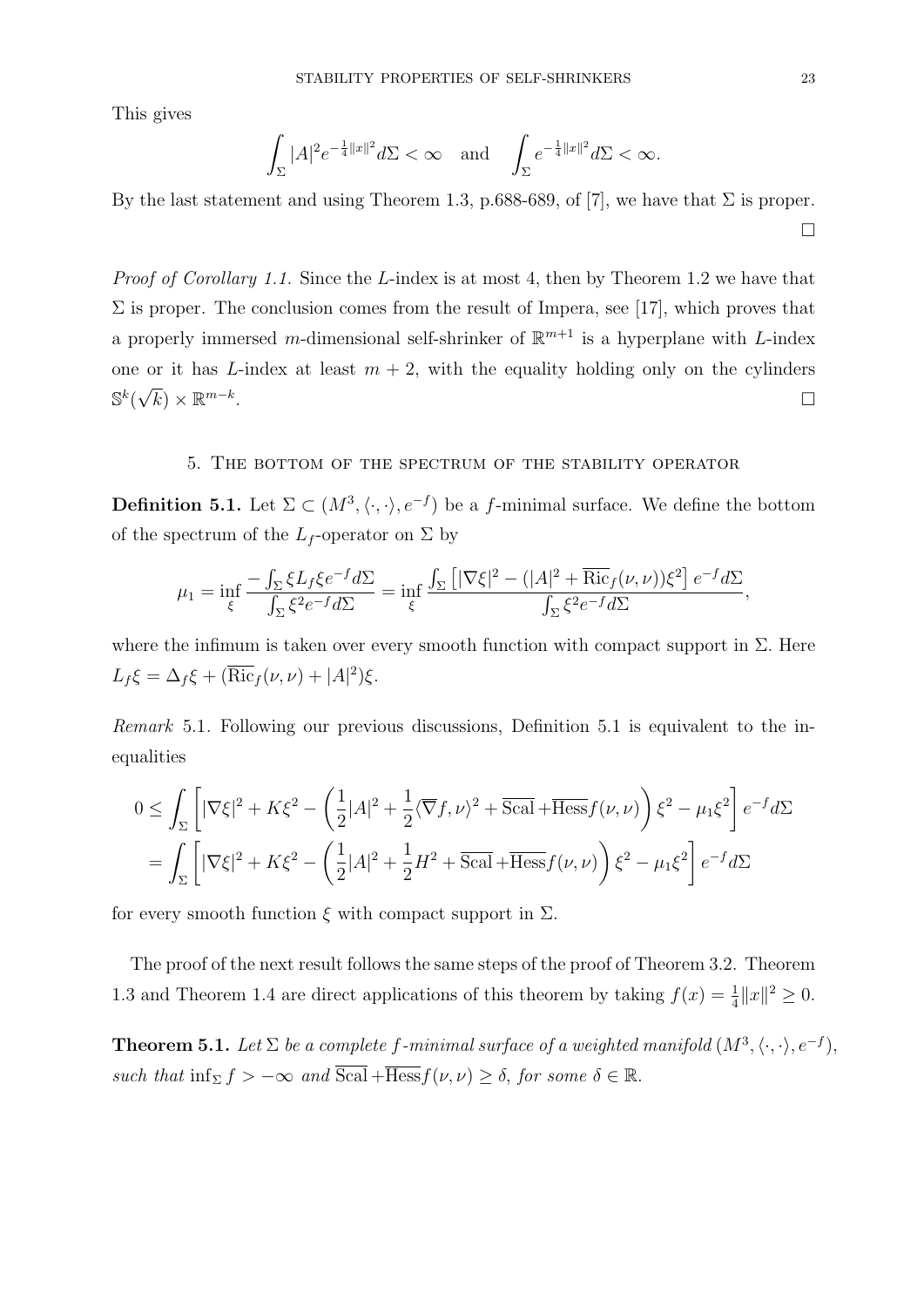i) If the bottom of the spectrum of  $L_f$  satisfies  $\mu_1 \geq -\delta$ , then  $\Sigma$  is homeomorphic to  $\mathbb C$  or  $\mathbb C\backslash\{0\}$ , the f-volume of  $\Sigma$  has at most quadratic volume growth, and it holds

$$
\int_{\Sigma} \left[ \frac{1}{2} |A|^2 + \frac{1}{2} H^2 + \overline{\text{Scal}} + \overline{\text{Hess}} f(\nu, \nu) - \delta \right] e^{-f} d\Sigma \le 2\pi \chi(\Sigma) e^{-\inf_{\Sigma} f} < \infty.
$$

Moreover,

- a) if  $\Sigma$  is homeomorphic to  $\mathbb{C}\backslash\{0\}$ , then  $\Sigma$  is totally geodesic and  $\overline{\text{Scal}} + \overline{\text{Hess}} f(\nu, \nu) \equiv$ δ;
- b) if there exists  $\epsilon > 0$  such that  $\overline{Scal} + \overline{Hess} f(\nu, \nu) \ge \delta + \epsilon$ , then  $\Sigma$  is homeomorphic to  $\mathbb C$  and it has finite f-volume, i.e.,  $\int_{\Sigma} e^{-f} d\Sigma < \infty$ .
- ii) If the bottom of the spectrum of  $L_f$  satisfies  $\mu_1 \in (-\infty, -\delta)$  and the f-volume of  $\Sigma$  is finite, i.e.,  $\int_{\Sigma} e^{-f} d\Sigma < \infty$ , then  $\Sigma$  has finite topology. Moreover,

$$
\int_{\Sigma} \left[ \frac{1}{2} |A|^2 + \frac{1}{2} H^2 + \overline{Scal} + \overline{Hess} f(\nu, \nu) - \delta \right] e^{-f} d\Sigma
$$
  

$$
\leq 2\pi \chi(\Sigma) e^{-\inf_{\Sigma} f} - (\mu_1 + \delta) \int_{\Sigma} e^{-f} d\Sigma < \infty.
$$

In both situations, we have, in particular, that

$$
\int_{\Sigma} |A|^2 e^{-f} d\Sigma < \infty.
$$

Here  $\overline{Scal}$  is the scalar curvature of  $M^3$ ,  $\overline{Hess}f$  is the Hessian tensor of f in  $M^3$ , and  $\nu$ is the outward unitary normal vector field of the immersion.

Proof. In fact, we can use, in Proposition 2.1, p.12,

(5.1) 
$$
W = -\left(\frac{1}{2}|A|^2 + \frac{1}{2}H^2 + \overline{\text{Scal}} + \overline{\text{Hess}}f(\nu, \nu) - \delta\right) - (\mu_1 + \delta)
$$

in the proof of item i) and to observe that  $W_+ \equiv 0$ . In the case ii) we observe that  $W_+ = -(\mu_1 + \delta)$ . The conclusion comes following the same steps of the proof of Theorem  $3.2.$ 

Theorem 1.4 is an immediate consequence of Theorem 5.1. The proof of Theorem 1.3 we proceed as follows.

Proof of Theorem 1.3. The proof is an immediate consequence of Theorem 5.1, except by the situation that  $\Sigma$  homeomorphic to  $\mathbb{C}\backslash\{0\}$  cannot happen. In fact, if  $\Sigma$  is homeomorphic to  $\mathbb{C}\setminus\{0\}$ , then  $\chi(\Sigma) = 0$  and thus, by the item ii) of Theorem 5.1,  $|A|^2 \equiv 0$ , i.e.,  $\Sigma$  is totally geodesic. Since the totally geodesic surfaces of the Euclidean space are the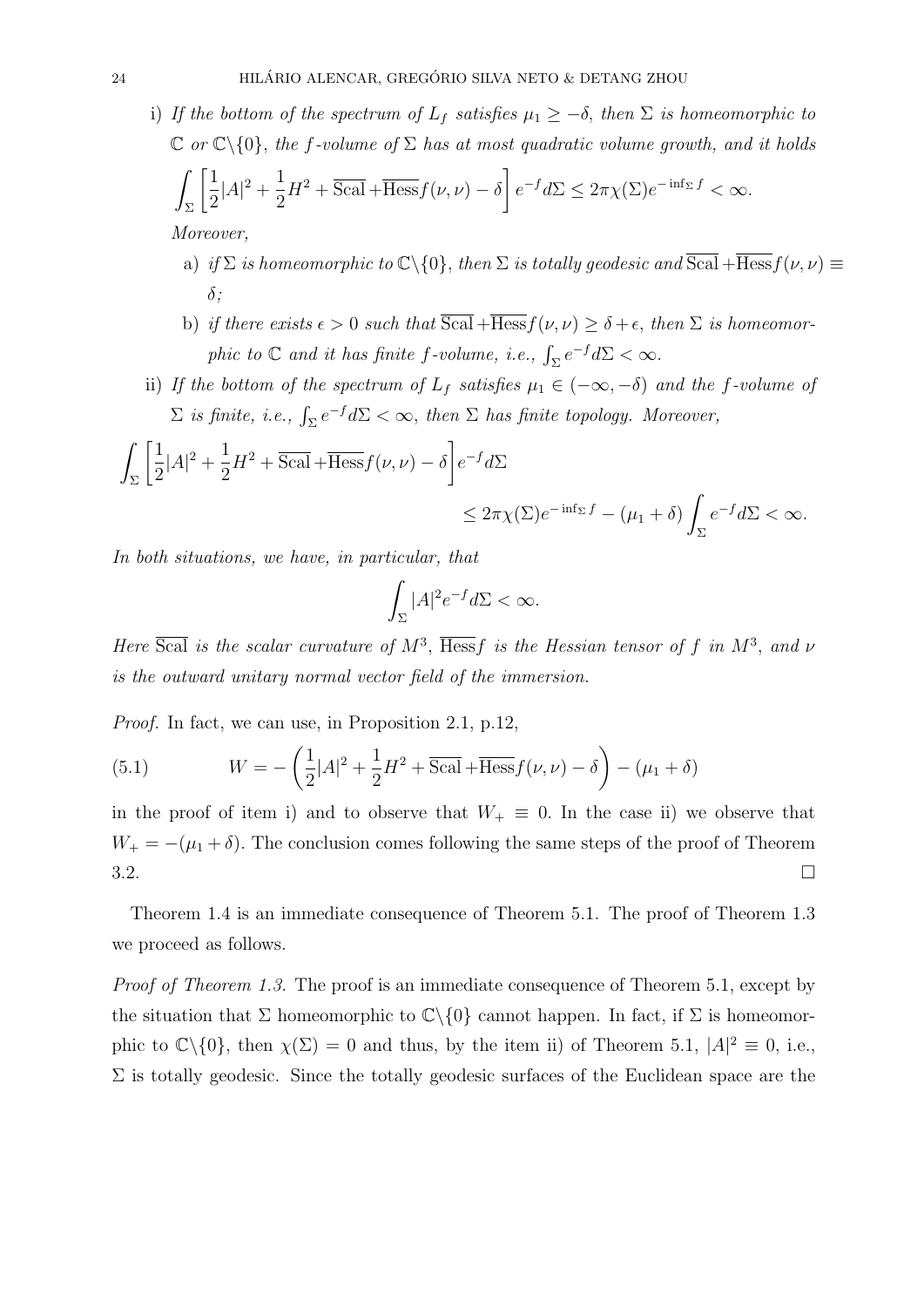planes, which are homeomorphic to  $\mathbb{C}$ , we conclude that the case of  $\Sigma$  homeomorphic to  $\mathbb{C}\backslash\{0\}$  cannot happen.

We conclude the paper proving Theorem 1.5.

Proof of Theorem 1.5. Assume for the sake of contradiction the hyperplane P with multiplicity one through the origin is not the unique minimizer among the self-shrinkers. Then there exists a self-shrinker M such that  $F(\Sigma)$  is at most  $F(P) = 1$ . From Theorem 1.3, p.688-689 of [7], the finiteness of  $F(\Sigma)$  implies that  $\Sigma$  is proper which implies that it has polynomial volume growth which implies the integrability in the Lemma. The rest of the proof follows from Proposition 2.10 in [22].

#### **REFERENCES**

- [1] Hilário Alencar and Gregório Silva Neto, On the spectrum and index of expanding and translating solitons of the mean curvature flow in  $\mathbb{R}^3$ , In preparation.
- [2] Pierre Bérard and Philippe Castillon, *Inverse spectral positivity for surfaces*, Rev. Mat. Iberoam. 30 (2014), no. 4, 1237–1264, DOI 10.4171/RMI/813. MR3293432
- [3] Huai-Dong Cao and Haizhong Li, A gap theorem for self-shrinkers of the mean curvature flow in arbitrary codimension, Calc. Var. Partial Differential Equations 46 (2013), no. 3-4, 879–889, DOI 10.1007/s00526-012-0508-1. MR3018176
- [4] Philippe Castillon, An inverse spectral problem on surfaces, Comment. Math. Helv. 81 (2006), no. 2, 271–286, DOI 10.4171/CMH/52 (English, with English and French summaries). MR2225628
- [5] Qing-Ming Cheng and Shiho Ogata, 2-dimensional complete self-shrinkers in  $\mathbb{R}^3$ , Math. Z. 284 (2016), no. 1-2, 537–542, DOI 10.1007/s00209-016-1665-2. MR3545504
- [6] Xu Cheng, Tito Mejia, and Detang Zhou, Stability and compactness for complete f-minimal surfaces, Trans. Amer. Math. Soc. 367 (2015), no. 6, 4041–4059, DOI 10.1090/S0002-9947-2015-06207-2. MR3324919
- [7] Xu Cheng and Detang Zhou, Volume estimate about shrinkers, Proc. Amer. Math. Soc. 141 (2013), no. 2, 687–696, DOI 10.1090/S0002-9939-2012-11922-7. MR2996973
- [8] Tobias H. Colding and William P. Minicozzi II, Generic mean curvature flow I: generic singularities, Ann. of Math. (2) 175 (2012), no. 2, 755–833, DOI 10.4007/annals.2012.175.2.7. MR2993752
- [9] , Smooth compactness of self-shrinkers, Comment. Math. Helv. 87 (2012), no. 2, 463–475, DOI 10.4171/CMH/260. MR2914856
- [10] Baptiste Devyver, On the finiteness of the Morse index for Schrödinger operators, Manuscripta Math. 139 (2012), no. 1-2, 249–271, DOI 10.1007/s00229-011-0522-1. MR2959680
- [11] F. Fiala, Le problème des isopérimètres sur les surfaces ouvertes à courbure positive, Comment. Math. Helv. 13 (1941), 293–346, DOI 10.1007/BF01378068 (French). MR6422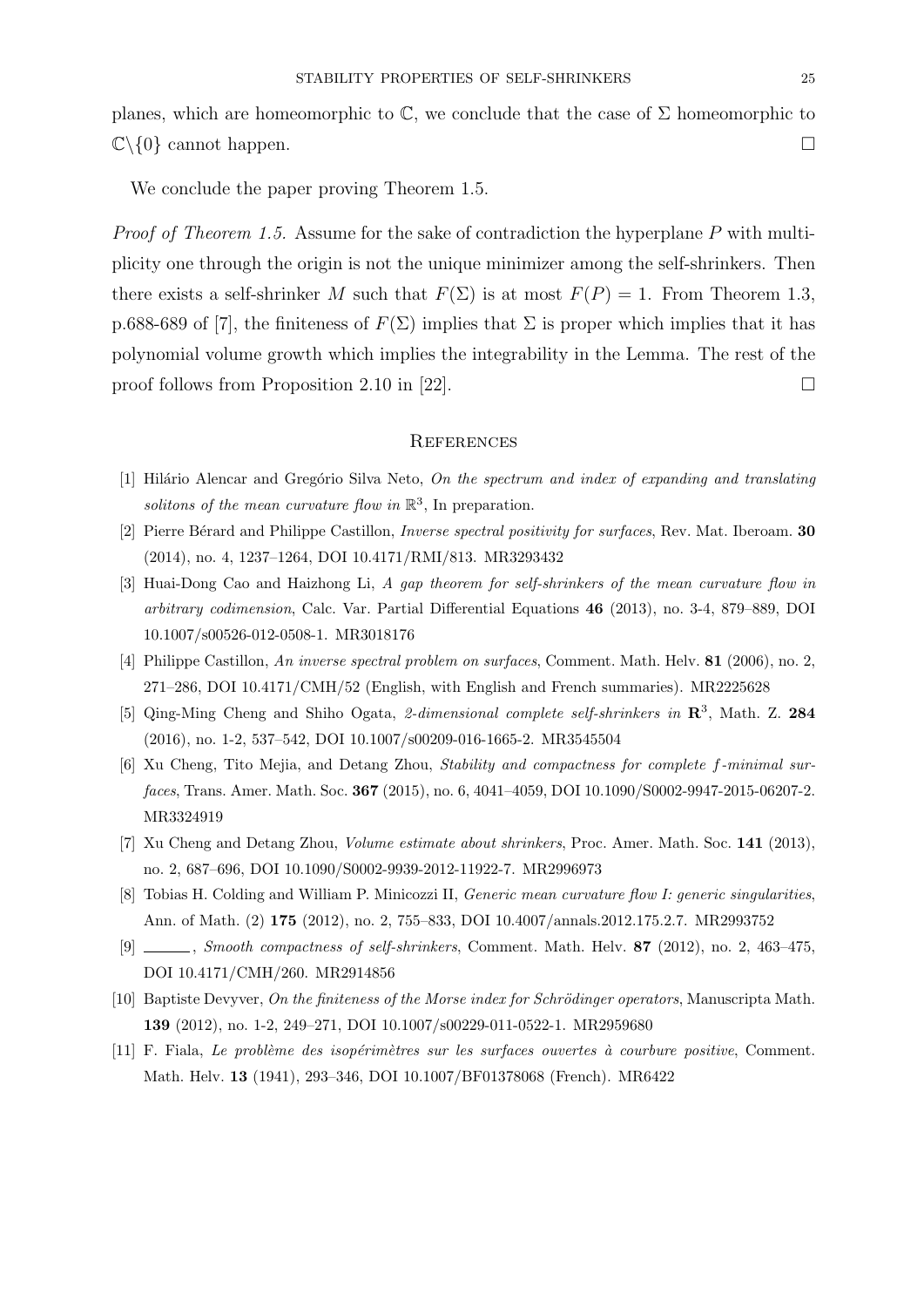- [12] Doris Fischer-Colbrie and Richard Schoen, The structure of complete stable minimal surfaces in 3 manifolds of nonnegative scalar curvature, Comm. Pure Appl. Math. **33** (1980), no. 2, 199–211, DOI 10.1002/cpa.3160330206. MR562550
- [13] Robert Gulliver and H. Blaine Lawson Jr., The structure of stable minimal hypersurfaces near a singularity, Geometric measure theory and the calculus of variations (Arcata, Calif., 1984), Proc. Sympos. Pure Math., vol. 44, Amer. Math. Soc., Providence, RI, 1986, pp. 213–237, DOI 10.1090/pspum/044/840275. MR840275
- [14] Hoeskuldur P. Halldorsson, Self-similar solutions to the curve shortening flow, Trans. Amer. Math. Soc. 364 (2012), no. 10, 5285–5309, DOI 10.1090/S0002-9947-2012-05632-7. MR2931330
- [15] Philip Hartman, Geodesic parallel coordinates in the large, Amer. J. Math. 86 (1964), 705–727, DOI 10.2307/2373154. MR173222
- [16] Debora Impera and Michele Rimoldi, Stability properties and topology at infinity of f-minimal hypersurfaces, Geom. Dedicata 178 (2015), 21–47, DOI 10.1007/s10711-014-9999-6. MR3397480
- [17] Debora Impera, Rigidity and gap results for low index properly immersed self-shrinkers in  $\mathbb{R}^{m+1}$ , Differential Geom. Appl. 64 (2019), 1–12, DOI 10.1016/j.difgeo.2019.01.003. MR3908302
- [18] Gang Liu, Stable weighted minimal surfaces in manifolds with non-negative Bakry-Emery Ricci tensor, Comm. Anal. Geom. 21 (2013), no. 5, 1061–1079, DOI 10.4310/CAG.2013.v21.n5.a7. MR3152972
- [19] Carlo Mantegazza, Lecture notes on mean curvature flow, Progress in Mathematics, vol. 290, Birkhäuser/Springer Basel AG, Basel, 2011. MR2815949
- [20] K. Shiohama and M. Tanaka, An isoperimetric problem for infinitely connected complete open surfaces, Geometry of manifolds (Matsumoto, 1988), Perspect. Math., vol. 8, Academic Press, Boston, MA, 1989, pp. 317–343, DOI 10.1111/j.1467-9574.1988.tb01243.x. MR1040533
- [21] Katsuhiro Shiohama and Minoru Tanaka, The length function of geodesic parallel circles, Progress in differential geometry, Adv. Stud. Pure Math., vol. 22, Math. Soc. Japan, Tokyo, 1993, pp. 299–308, DOI 10.2969/aspm/02210299. MR1274955
- [22] Brian White, A local regularity theorem for mean curvature flow, Ann. of Math. (2) 161 (2005), no. 3, 1487–1519, DOI 10.4007/annals.2005.161.1487. MR2180405

INSTITUTO DE MATEMÁTICA, UNIVERSIDADE FEDERAL DE ALAGOAS, MACEIÓ, AL, 57072-900, Brazil

Email address: hilario@mat.ufal.br

INSTITUTO DE MATEMÁTICA, UNIVERSIDADE FEDERAL DE ALAGOAS, MACEIÓ, AL, 57072-900, Brazil

Email address: gregorio@im.ufal.br